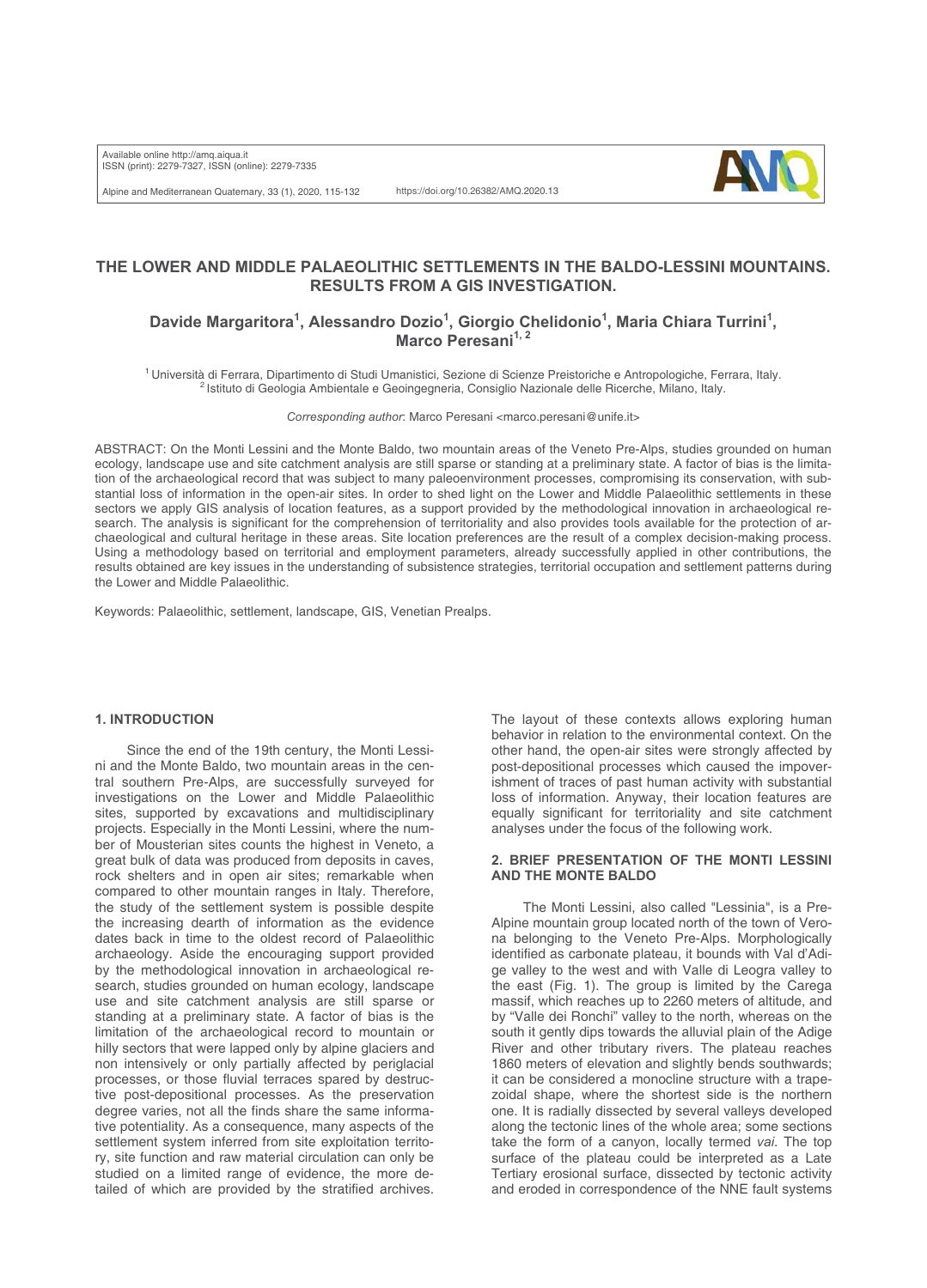(Zampieri, 2000). Generally, the plateau top and the summits of the ridges were mainly affected by weathering, karst and slope processes which led to the development of Terra Rossa type paleosols (Castiglioni et al., 1990).

As for Monte Baldo, it is an alpine group in the sub -section of the Gardesane Pre-Alps, in the section of the Bresciane and Gardesane Pre-Alps (Marazzi, 2005). It bounds with the Garda Lake to the west, with the Adige valley to the east, with the Loppio valley to the north and to the south with Garda gulf, Caprino depression and the moraine amphitheater of Rivoli Veronese. It mainly consists in a mountain range, reaching up to 2219 meters, that develops in the north-east/south west direction, and in a series of ridges, small plateaux and terraces in the southern, eastern and northern sides. The group rises asymmetrically: the western side slope varies from 40% to 80% at the top, while the eastern side consists in plateaux and depressions hanging on the steep right slope of the Adige valley.

Geologically, the mountain area is constituted by a stratigraphic succession of carbonate rocks formed in a marine environment, with high presence of chert outcrops (Bosellini et al., 1967; Carraro et al., 1969). Depending on their composition, position and permeability, the various formations exert an influence on the hydrography hydrography - the structural and lithological control on the hydrography is strong - which is divided into a dense network of main valleys, to which other smaller valleys connect from the ridges (Pasa, 1954). These result both by the mechanical erosion and by the chemical erosion caused by water along fault lines and tectonic fractures. Both the mountain and hill areas have few superficial water flows, - are mainly inactive or only temporarily active -, while they are sculptured by a dense karst hydrographic network. The springs are closely linked to rainfall and the flow rate is not constant over time. Most of them are not perennial.

The effects of karst processes are not only visible from the hydrographic network, but also from a series of different superficial and underground morphologies, developed because of the numerous faults and fractures that accelerate and facilitate the path of water through the rocks (Sauro, 1973; Mietto & Sauro, 2000). Therefore, these morphologies are expression of fluvial- and tecto-karstic styles: that is well evident from the superficial forms, from the sinkholes, mostly present along fracture lines or along stratigraphic joints, especially between the Maiolica and the underlying Jurassic limestone.

During the Quaternary the area was partly covered by the Adige glacier or by the local glaciers attested on the upper part of the Monti Lessini, the Carega Massif, the summit of the Monte Baldo chain (Sauro, 1973; Sauro & Zampieri, 1999). Periglacial conditions activated strong erosion of the paleosols, accumulations of slope deposits, especially in the central part of the plateau, loess sedimentation spread all over the relief from the Middle Pleistocene onward (Magaldi & Sauro, 1982; Castiglioni et al., 1990). Deposits in caves and rock shelters along the slopes provide data for estimate that the deepening of gorges and valleys occurred at least from the late Middle Pleistocene (Castiglioni et al., 1990;

Cremaschi, 1990). Anthropogenic erosion during the Holocene strongly affected the main slopes especially starting from the Neolithic.

The Lessini valleys are occupied by mainly gravelly, sandy and pelitic floods several meters thick, in addition to the frequent detrital deposits at the foot of the steepest slopes consisting of limestone and dolomitic formations. The Lessini and Baldo foreland include a large alluvial plain that mostly originated during the Middle and Late Pleistocene from the main river, the Adige and its tributaries from the central and eastern Monti Lessini (De Zanche et al., 1977; Ferraro, 2009). Particularly the western sector, is an area situated where the Adige spreads from its long and deeply incised valley which dissects the mountain range up to the alpine watershed.

### **3. HISTORICAL CONTEXT**

The Lessinia region can be undoubtedly considered one of the most prominent areas for the development of prehistoric archaeology in Italy (Aspes, 1984; 2003; Aspes et al., 2002). Some first paleontological observations already began in the first half of the 18th century: for example, in 1739 the priest Gregorio Piccoli described the discovery of faunal bones in a cave locally called "*la Taneséla*" in proximity of *Alfaedo* (Piccoli del Faggiol, 1739; Curi, 2001). Consistent with biblical thinking, which permeated most of the researchers of the time, he interpreted those fossilized remains as "diluvial wild beasts" (Sauro, 2017). Few years later (Fortis, 1786), several fossilized bones of *Elephas meridionalis cromeriensis* (and other coeval large mammals, such as *Rhinos* sp.) (Bon et al., 1991), where discovered at Serbaro di Romagnano and, similarly, classified as "antidiluvian". The first scientific approach to paleontological discoveries in the Lessini mountains was published by the Museum of Natural History of Vienna: the naturalist Abramo Massalongo, observed that carts full of Pleistocene vertebrate bones (mainly of *Ursus Spelaeus*), extracted from the clayey layers of the karstic cave complex Covoli di Velo, were brought downstream and sold as fertilizers (Massalongo, 1851). Associated to lithic artefacts, these findings were brought to the attention of the Academy of Agriculture, Arts and Commerce of Verona, the Royal Venetian Institute of Sciences, Literature and Arts and the "Notiziario degli Scavi" by, for the most part, Stefano de Stefani. However, the rate of discoveries of new Pleistocene sites increased mostly in the first half of the 20th century, thanks to the untiring activity of Raffaello Battaglia, along with an intense scientific production (Battaglia,1957; Latella & Sauro, 2007). His perseverance in publishing the results of his research had positive repercussions in the Verona area, as did the reports from Giorgio Dal Piaz and the excavations and recoveries at the Quinzano quarries (Cave di Quinzano) executed from 1933 to the late '50s by Battaglia himself, Paolo Graziosi and Piero Leonardi (see Aspes, 1984, for a complete bibliography).

During the Second World War and especially in its aftermath the researches were consolidated under the coordination of Angelo Pasa, Francesco Zorzi and P. Leonardi, leading the Natural History Museum of Verona to become a fulcrum for the activities in the fields of Pal-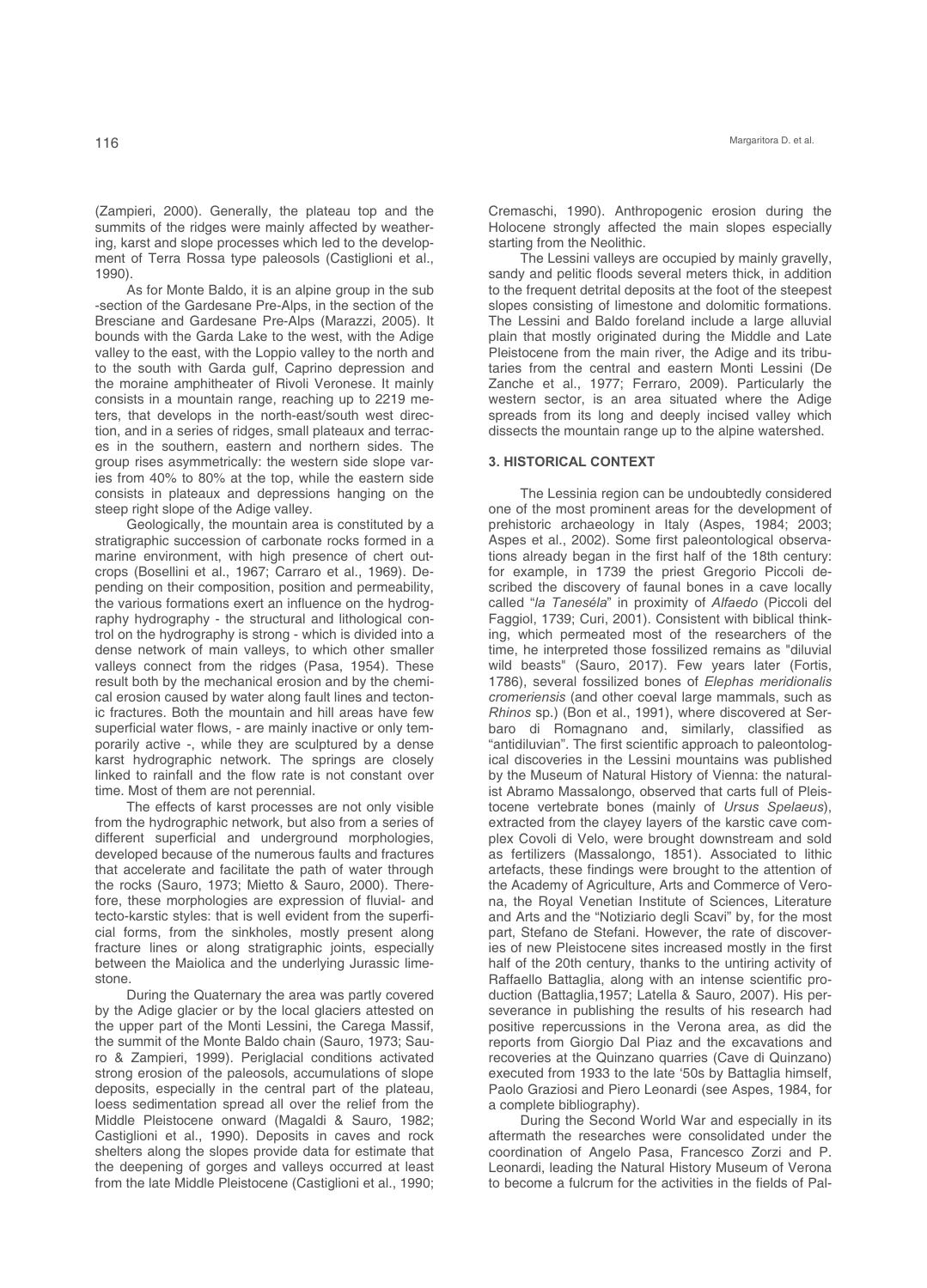

Fig. 1 - Map of Monte Baldo and Lessini Mountains showing the location of Palaeolithic sites analyzed. Technical notes: Coordinate system: Monte Mario/Italy Zone 2 (fuso E) - Datum: Roma 40 - Projection: Gauss-Boaga - Fuso: Est - EPSG: 3004; Digital Elevation Model (base topography - Veneto Region DTM 5 m, http://www.regione.veneto.it/web/ambiente-e-territorio/geoportale), Garda lake (http:// www.sinanet.isprambiente.it/it/sia-ispra/download-mais/).

aeontology and Paleoethnology, even beyond the confines of the Lessinia region (Zorzi & Pasa, 1944-45; Zorzi, 1959). The above-mentioned Quinzano excavations were followed by findings of new artefacts from the surface, excavations in the Ponte di Veja caves, the discovery of Grotta del Mondo cave and the interventions at Riparo Mezzena rock shelter by F. Zorzi, A. Pasa and Maria Vittoria Durante Pasa and those at Riparo Zampieri by Arturo Palma di Cesnola. The untimely demise of A. Pasa in 1966 coincided with a quiescence of the scientific activity in the Verona area, compensated by the Institute of Geology of the Ferrara University with the start of decades-long excavations at Riparo Tagliente rock shelter and of new researches in the Ponte di Veja caves (Broglio et al., 1963; Bartolomei & Broglio, 1975). This period of intense investigations was fundamental for the studies on the prehistory of the Verona area in the following years (Leonardi & Broglio, 1962). Extended surface researches were led also by the Centro Studi e Ricerche (Center for Studies and Researches), headed by Giovanni Solinas between 1950 and 1965, with numerous reports of sites and sporadic findings in the Lessinia localities of Ceredo, Lughezzano, Cà Verde and more.

The activity of the Natural History Museum since

the '70s and its dense network of collaborators (G. Chelidonio, F. Spadoni, L. Farello, A. Castagna and others) lead to the detection of one of the highest densities of Palaeolithic sites known on the alpine arc, not only on the Monti Lessini, but also on the Monte Baldo (Pasotti, 1970; Chelidonio, 1980; Chelidonio & Rosà, 2011; Chelidonio et al., 2015). The traces distribute through a wide altitude range, between 80 and 1600 meters (Battaglia, 1957; Zorzi, 1959; Leonardi & Broglio, 1962; Peretto, 1980; Chelidonio, 2017; Dalmeri & Duches, 2008), reaching the valley bottoms and the karst surfaces on the plateau.

Cavities are much better represented, with Grotta di Fumane cave, Riparo Mezzena and Riparo Tagliente (for a complete bibliography on this last site until the beginning of the '80s see Bartolomei et al., 1982). Open air sites were reported in the higher Vajo di Squaranto and on the sub-structural terraces at lower altitudes on the ridges between the Mezzane and Illasi valleys. Along with the activities on the field, the Superintendence for Archaeological Heritage of Veneto sustained with constancy projects of collaboration with local amateurs and projects for the revision of Palaeolithic industries, often finalized to the fruition of this rich archaeologic corpus in the museums of the territory.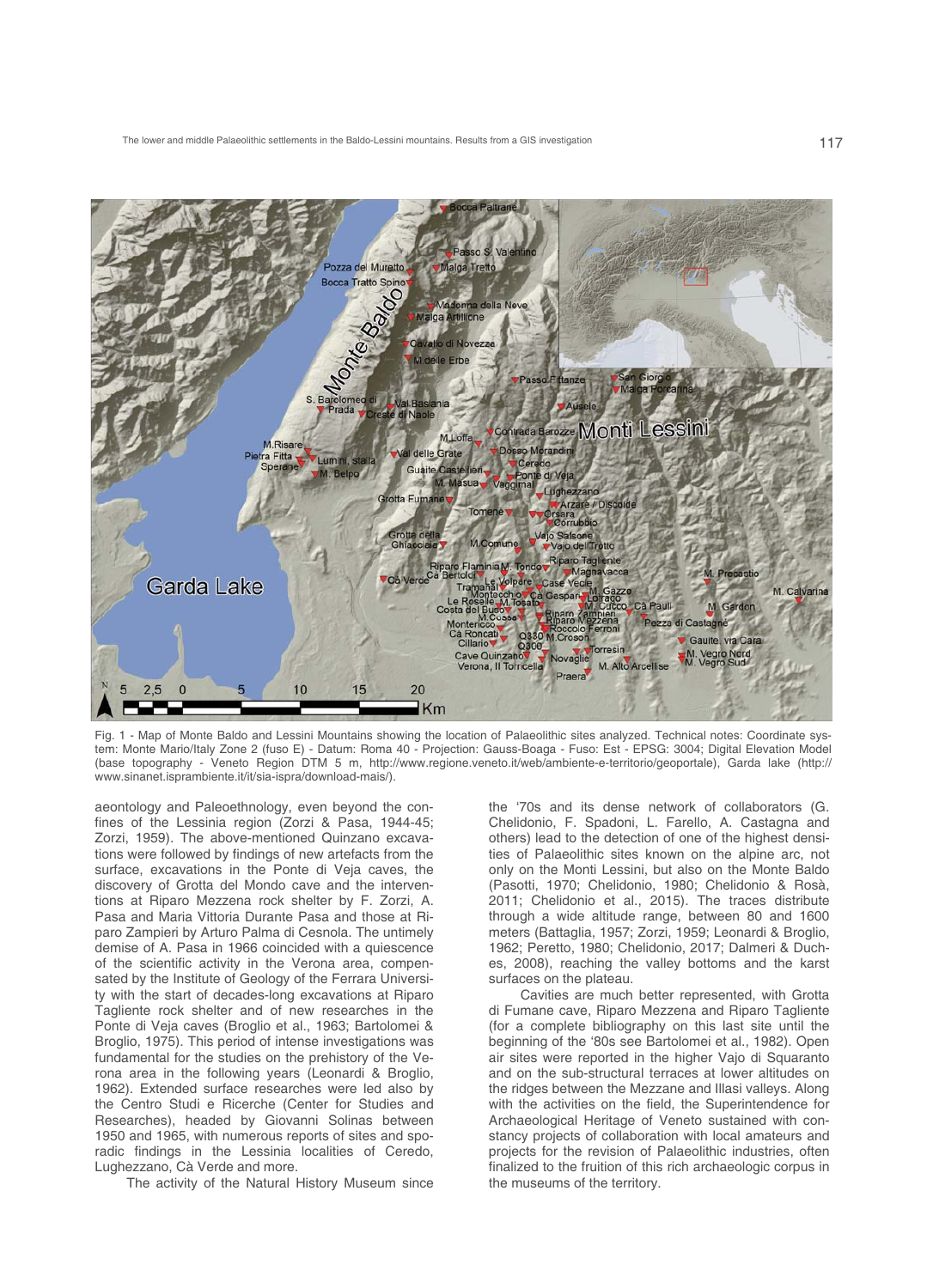The hefty collection of sites and finds ascribable to the Lower and Middle Palaeolithic or to a generic ancient Palaeolithic on the Monti Lessini and the Monte Baldo is associated with variable context conditions (Fig. 1). The Lower Palaeolithic finds are numerous but of extremely uncertain chronological positioning, due to the erosion and the deep post-depositional weathering to which these archaeological contexts have been subjected. Their attribution was therefore assumed essentially on the tecno-typological characteristics of the lithic artefacts, or by the degree of patination of their surfaces. The oldest lithic assemblages are composed of mostly thick flakes, sometimes retouched and in association with some bifaces. Assemblages from the Quinzano quarries, Monte Gazzo and Cà Palui are more recent, characterized by the association of Levallois artefacts and bifaces. The Quinzano quarries remain still the most important site, also because of the association with faunal remains of deer, elephant, fallow deer and roe deer (Zorzi & Pasa 1944-45), and a human occipital. This important pedo-sedimentological sequence was firstly described and interpreted by Zorzi & Pasa (1944-45) and Pasa (1956) and, few decades after, considered by M. Cremaschi as a record of potential reference for the geomorphological evolution of the landscape at the foot of the Lessini. The Lower and Middle Palaeolithic levels are embedded in the lowermost macro-unit (Unit 1, Cremaschi, 1984), an alternance of palaeosols and slope waste deposits, separated by erosional surfaces with stone-lines. Unit 1 is sealed by the fluvial sediments of Unit 2.

The richest sources of information are the contexts preserved in the atrial cavities and under rock shelters, along stratigraphic deposits at times complex and articulated. These are key archives with information about chronology, evolution of natural environments and various expressions of human behavior that have manifested during the last glacial cycle. Among the deposits systematically explored, we mention Riparo Zampieri, Riparo Mezzena, the "cave A" of Veja, Riparo Tagliente, Grotta della Ghiacciaia and Grotta di Fumane. Currently the data of greater detail come from the excavations in progress at Grotta di Fumane and Riparo Tagliente, whose deposits provide useful elements for developing studies on food subsistence, the organization of living spaces, the exploitation of land resources and human mobility in the territorial belt of the Lessini and the upper Po plain. Grotta di Fumane, in addition, is a key site for the Middle Palaeolithic transition with the Upper Palaeolithic, with the oldest cultural attestations ascribable to the Anatomically Modern Humans.

Grotta di Fumane preserves a 12m thick sedimen-

tary sequence composed of four macro-units, S, BR, A and D covering a chronological range extended from MIS 5 to MIS 2 (Bartolomei et al., 1992; Martini et al., 2001) with a cultural record ascribed to the Mousterian, Uluzzian, Aurignacian and Gravettian cultures. Assessments based on sedimentological, pedological and palaeontological analyses have been previously reported by Cassoli & Tagliacozzo (1994), Cremaschi et al. (2005) and López-García et al. (2015). Current investigations are focusing on the late Mousterian levels with their dense scatters of lithic and faunal remains as in units A11, A10, A9 and A6 (Peresani, 2012; Peresani et al., 2011a; 2011b; 2017). Mousterian industries at Riparo Tagliente are associated with amounts of faunal remains recovered all across the stratigraphy and especially in extensively explored uppermost levels (Bartolomei et al., 1982; Arzarello & Peretto, 2005). Grotta della Ghiacciaia preserves a short sedimentary series composed of three macro-units that record environmental evolution in the first part of the Late Pleistocene with evidence of human presence in the two upper macro-units (Bertola et al., 1999). Riparo Zampieri and "Grotta A" di Veia were settled approximately during the Late Pleistocene, despite dating programs are still lacking. A different issue concerns Riparo Mezzena. The Mousterian assemblages recovered in this small shelter dates to the Late Middle Palaeolithic (Bartolomei et al., 1980), although serious uncertainties affect the consistency of the sedimentary sequence and particularly the chronological position of the presumed Neanderthal remains (Condemi et al., 2013), now directly dated to the Late Neolithic (Talamo et al., 2016).

Sites poorer in archaeological data have been identified in open air at various points of the Lessini, mainly in the central-western sector, where vitreous flint and chert deposits abound. The same conditions are also found in the last open-air sites discovered on the Lessini at the highest altitudes (1400-1600 meters), in the high Vajo di Squaranto, and on sub-structural surfaces and terraces at lower altitudes along the ridges between the valleys of Mezzane and d'Illasi.

Similarly, the Monte Baldo chain has also returned some of these evidences, represented by Levallois lithic industries on the surface, with extremely poor information on chronology, environmental context and significance of human presence. Most of the sites located in the Basiana Valley vary between 1050 and 1068 meters a.s.l., an elevation range which was neither unreached by the erosional activity of the local glaciers nor covered by the lateral moraines of the Adige glacier. Basiana valley, along with Tasso valley, are part of a group of plateaux connected to the Monte Baldo syncline (Chelidonio, 2004).

Finally, in 2017 the Vajo Salsone site was discov-

------ ------>>>>

Tab. 1 - Archaeological sites (multilayered sites as singles cases) and their geographic area (Geog), altitude (H a.s.l.), geological substrate (Geol), context of find (cont), drainage basin (Dr Basin), topography position, slope value, slope range (Sl range), cultural assessment (Cult) and Reference. Note for geological substrate: Eocene limestones (Eoc L), Oolitic limestones (Ool L), Maiolica (M), quaternary deposits (Qu dep), Scaglia Rossa (SR), basalt (bas), Rosso Ammonitico Veronese (RA), Grigi Limestones (Grey L) and Ialoclastite (Ialo); for context of find: surface (surf), depression (dep), Karst grike (kg), dolina (do), plowed field (pf), stratigraphic layer (layer); for position: Alpine pass (Ap), Top of the ridge (Top), medium slope (med sl), bottom valley (bot); for cultural assessment: Mousterian (Mou), Archaic Mousterian (Arch Mou), Acheulean (Acheu).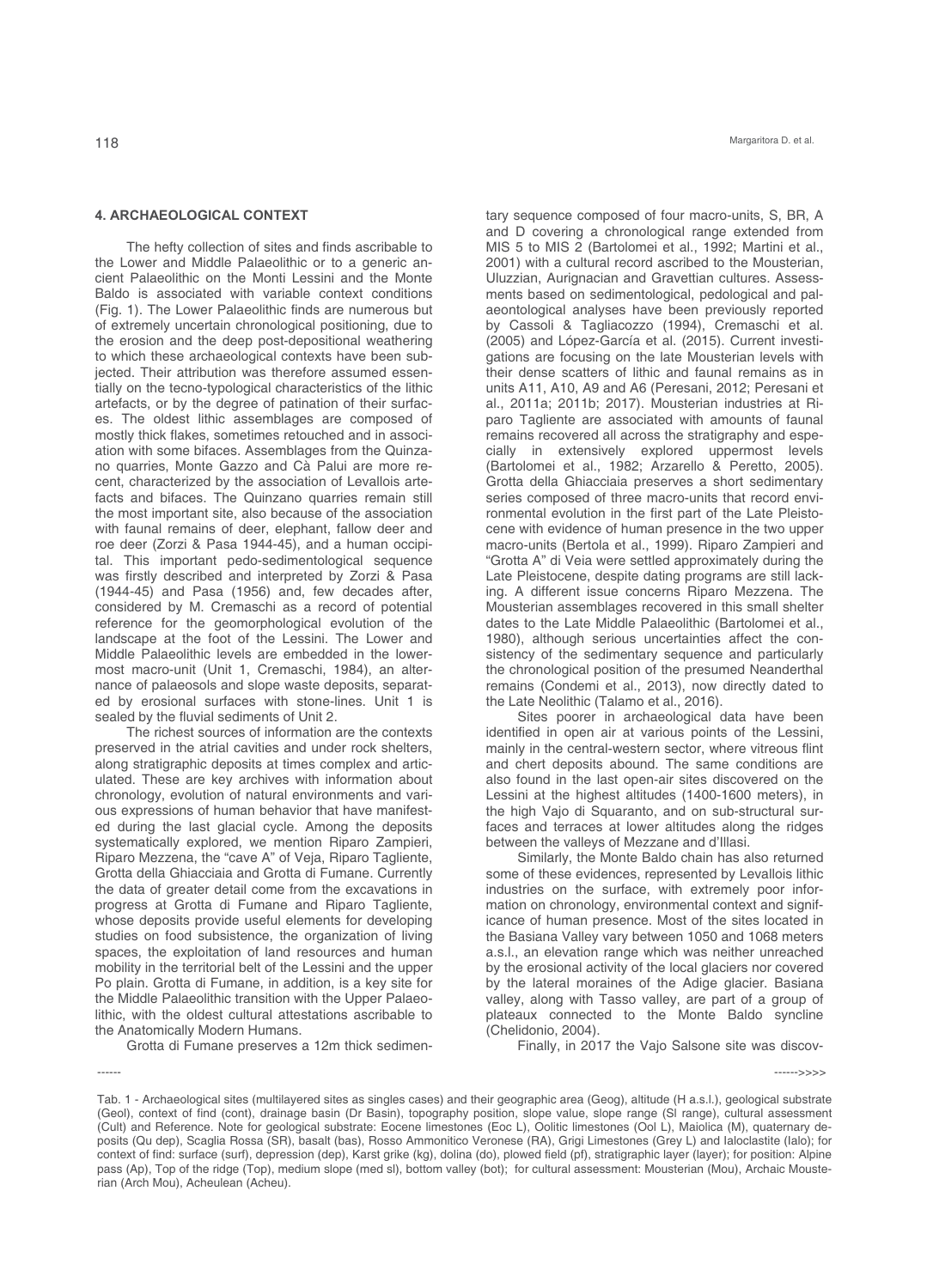| Site                      | Geog    | H asl | Geol   | Cont         | Dr Basin                | <b>Position</b> | Slope          | SI range  | Cult      | Reference                    |
|---------------------------|---------|-------|--------|--------------|-------------------------|-----------------|----------------|-----------|-----------|------------------------------|
| Arzarè                    | Lessini | 645   | М      | do           | 3                       | med sl          | 5              | $0 - 10$  | Mou       | Avesani et al. 1986          |
| Arzarè ex scuole          | Lessini | 637   | м      | layer        | 3                       | med sl          | 27             | $20 - 35$ | Arch Mou  | Avesani et al. 1986          |
| Ausele                    | Lessini | 1379  | Ool L  | dep          | 3                       | med sl          | 45             | >35       | Mou       | Chelidonio & Sauro 1996      |
| <b>Bocca Paltrane</b>     | Baldo   | 1830  | Gray L | surf         | Λ                       | Ap              | 41             | >35       | Mou       | Chelidonio & Rosà 2011       |
| <b>Bocca Tratto Spino</b> | Baldo   | 1816  | Ool L  | surf         | 1                       | Ap              | 19             | $10 - 20$ | N         | Chelidonio & Rosà 2011       |
| Ca' Bertoldi              | Lessini | 269   | Eoc L  | pf           | $\overline{\mathbf{2}}$ | med sl          | 14             | $10 - 20$ | Mou       | Brunetto & Chelidonio 1988   |
| Cà Gaspari                | Lessini | 412   | Eoc L  | 1            | ١                       | top             | 22             | $20 - 35$ | Arch Mou  | Chelidonio & Costa 2013      |
| Cà Palui                  | Lessini | 561   | bas    | pf           | $\lambda$               | top             | 14             | $10 - 20$ | Mou       | Chelidonio & Farello 1997    |
| Ca' Roncati               | Lessini | 243   | Eoc L  | V            | ١                       | med sl          | $\overline{7}$ | $0 - 10$  | Mou       | Zorzi 1959                   |
| Cà Verde                  | Lessini | 236   | Ool L  | do           | ١                       | med sl          | 18             | $10 - 20$ |           | Arch Mou Zorzi 1960          |
| <b>Case Vecie</b>         | Lessini | 474   | Eoc L  | $\lambda$    | 3                       | med sl          | 55             | >35       | Mou       | Chelidonio et al. 1978       |
| Cavallo di Novezza        | Baldo   | 1428  | Eoc L  | surf         | Λ                       | med sl          | 14             | $10 - 20$ | Mou       | Chelidonio & Rosà 2011       |
| Ceredo                    | Lessini | 810   | м      | layer        | 1                       | top             | 8              | $0 - 10$  | Mou       | Bosio et al. 1990            |
| Cillario                  | Lessini | 134   | Eoc L  | Λ            | Λ                       | med sl          | 15             | $10 - 20$ | N         | Zorzi 1960                   |
| Contrada Barozze          | Lessini | 857   | Ool L  | layer        | $\mathbf{1}$            | bot             | 3              | $0 - 10$  | Mou       | Chelidonio & Solinas 1983    |
| Corrubbio                 | Lessini | 565   | М      |              | 3                       | med sl          | 30             | $20 - 35$ | V         | Zorzi 1960                   |
| Costa del Buso            | Lessini | 399   | Eoc L  | slope        | ١                       | top             | 6              | $0 - 10$  | Mou       | Chelidonio et al. 1978       |
| Creste di Naole           | Baldo   | 1574  | Ool L  | do           | ١                       | top             | $\overline{a}$ | $0 - 10$  | Mou       | Chelidonio & Rosà 2011       |
| Dosso Morandini           | Lessini | 929   | М      | kc           | ١                       | med sl          | 16             | $10 - 20$ | Mou       | Chelidonio 1995              |
| Grotta del Mondo          | Lessini | 568   | Ool L  | cave         | Λ                       | med sl          | $\sqrt{}$      | ١         | $\lambda$ | Zorzi 1960                   |
| Grotta di Fumane          | Lessini | 359   | Ool L  | cave         | $\overline{\mathbf{2}}$ | med sl          | 97             | >35       | Mou       | Broglio 2002                 |
| Grotte Ponte di Veja      | Lessini | 639   | RA     | cave         | $\overline{\mathbf{2}}$ | med sl          | 63             | >35       | Mou       | Brunetto & Chelidonio 1988   |
| Guaite, Mezzane           | Lessini | 352   | М      | pf           | $\overline{2}$          | med sl          | 16             | $10 - 20$ | Mou       | Chelidonio & Partesotti 1995 |
| Le Roselle                | Lessini | 242   | Eoc L  | pf           | ١                       | med sl          | 16             | $10 - 20$ | Mou       | Brunetto & Chelidonio 1988   |
| Le Volpare                | Lessini | 536   | Eoc L  | slope        | Λ                       | top             | 16             | $10 - 20$ | Mou       | Chelidonio et al. 1978       |
| Lotrago                   | Lessini | 460   | Eoc L  | N            | ١                       | med sl          | 8              | $0 - 10$  | Arch Mou  | Chelidonio & Farello 1996    |
| Lughezzano                | Lessini | 589   | Ool L  | layer        | 3                       | med sl          | 30             | $20 - 35$ | Acheu     | Zorzi 1960                   |
| Lumini                    | Baldo   | 674   | Qu dep | layer        | ∖                       | bot             | 24             | $20 - 35$ | Mou       | Chelidonio & Rosà 2011       |
| Madonna della Neve        | Baldo   | 1072  | м      | surf         | Λ                       | med sl          | 17             | $10 - 20$ | Mou       | Peresani & Dalmeri 2000      |
| Magnavacca                | Lessini | 368   | RA     | kc           |                         |                 | 9              | $0 - 10$  | $\lambda$ | Chelidonio et al. 1978       |
| Malga Artillione          | Baldo   | 1531  | Gray L |              | 1<br>Λ                  | top<br>med sl   | 5              | $0 - 10$  | Mou       | Peresani & Dalmeri 2000      |
| Malga Porcarina           |         | 1.420 | Ool L  | dep<br>dep   | $\mathbf{1}$            |                 | 3              | $0 - 10$  | Mou       | Chelidonio et al. 1992       |
|                           | Lessini | 1.117 | SR     |              | ١                       | top             | 15             | $10 - 20$ |           |                              |
| Malga Tretto              | Baldo   |       |        | Λ            |                         | med sl          | $\overline{7}$ |           | Mou       | Peresani & Dalmeri 2000      |
| Monte Alto Marcellise     | Lessini | 352   | Eoc L  | dep          | $\overline{2}$          | top             |                | $0 - 10$  | Mou       | <b>Zorzi 1959</b>            |
| Monte Belpo               | Baldo   | 866   | Ool L  | Λ            | ∖                       | top             | 9              | $0 - 10$  | Mou       | Chelidonio & Rosà 2011       |
| Monte Calvarina           | Lessini | 656   | bas    | $\backslash$ | ١                       | top             | 3              | $0 - 10$  | $\lambda$ | Chelidonio & Solinas 1977    |
| Monte Comune              | Lessini | 737   | Eoc L  | do           | ١                       | top             | 29             | $20 - 35$ | Mou       | Brunetto & Chelidonio 1988   |
| Monte Cossa               | Lessini | 387   | Eoc L  | $\lambda$    | ١                       | top             | 6              | $0 - 10$  | ١         | Zorzi 1960                   |
| <b>Monte Croson</b>       | Lessini | 341   | Eoc L  | surf         | $\sqrt{}$               | top             | 5              | $0 - 10$  | Mou       | Chelidonio & Costa 2013      |
| Monte Cucco               | Lessini | 433   | Qu dep | ∖            | Λ                       | top             | 21             | $20 - 35$ | Arch Mou  | Chelidonio & FarelLO 1987    |
| Monte delle Erbe          | Baldo   | 1391  | Eoc L  | slope        | Λ                       | med sl          | 13             | $10 - 20$ | Mou       | Chelidonio & Rosà 2011       |
| Monte Gardon              | Lessini | 318   | м      | slope        | Λ                       | med sl          | 44             | >35       | Mou       | Chelidonio 2001a             |
| Monte Gazzo               | Lessini | 498   | Eoc L  | pf           | Λ                       | top             | 10             | $0 - 10$  | Arch Mou  | Chelidonio & Farello 1996    |
| Monte Masua               | Lessini | 914   | Eoc L  | surf         | ∖                       | top             | 14             | $10 - 20$ | Mou       | Brunetto & Chelidonio 1988   |
| Monte Precastio           | Lessini | 611   | М      | pf           | Λ                       | top             | $\overline{a}$ | $0 - 10$  | Arch Mou  | Chelidonio & Stocchiero 1991 |
| <b>Monte Risare</b>       | Baldo   | 781   | Ool L  | slope        | ١                       | med sl          | 99             | >35       | Mou       | Chelidonio & Rosà 2011       |
| <b>Monte Tondo</b>        | Lessini | 701   | bas    | ١            | ١                       | top             | 9              | $0 - 10$  | Mou       | Chelidonio et al. 1978       |
| Monte Tosato              | Lessini | 435   | Eoc L  | N            | Λ                       | top             | 12             | $10 - 20$ | $\sqrt{}$ | Zorzi 1960                   |
| Monte Vegro N             | Lessini | 293   | SR     | do           | Λ                       | top             | 5              | $0 - 10$  | Mou       | Chelidonio 2000              |
| Monte Vegro S             | Lessini | 271   | Eoc L  | slope        | Λ                       | med sl          | 13             | $10 - 20$ | Mou       | Chelidonio 2000              |
| Montecchio                | Lessini | 510   | Eoc L  | pf           | Λ                       | top             | 3              | $0 - 10$  | Mou       | Chelidonio et al. 1978       |
| Montericco                | Lessini | 269   | Eoc L  | do           | N                       | med sl          | 28             | $20 - 35$ | Mou       | Zorzi 1959                   |
| Novaglie                  | Lessini | 146   | SR     | layer        | Λ                       | med sl          | 5              | $0 - 10$  | Mou       | Chelidonio 2001b             |
| Orsara                    | Lessini | 550   | Ool L  | do           | 3                       | med sl          | 29             | $20 - 35$ | Mou       | Chelidonio & Solinas 1977    |
| Passo Fittanze            | Lessini | 1.381 | М      | dep          | ١                       | top             | 17             | $10 - 20$ | Mou       | Chelidonio & Solinas 1978    |
| Passo S.Valentino         | Baldo   | 1.322 | SR     | surf         |                         | Ap              | 8              | $0 - 10$  | Mou       | Peresani & Dalmeri 2000      |
| Pezza di Castagnè         | Lessini | 400   | Eoc L  | pf           | Λ                       | med sl          | 22             | $20 - 35$ | Mou       | Chelidonio 2003              |
| Pietra Fitta              | Baldo   | 790   | Ool L  | dep          | Λ                       | top             | 2              | $0 - 10$  | Mou       | Chelidonio & Rosà 2011       |
| Pozza del Muretto         | Baldo   | 1694  | Ool L  | dep          | Λ                       | top             | 11             | $10 - 20$ | Mou       | Chelidonio & Rosà 2012       |
| Preara                    | Lessini | 116   | Eoc L  | kc           | $\sqrt{}$               | med sl          | 33             | $20 - 35$ | Mou       | Chelidonio 1999              |
| Q 300, Torricelle         | Lessini | 296   | Eoc L  | kc           | $\sqrt{}$               | top             | 12             | $10 - 20$ | Mou       | Chelidonio et al. 1986       |
| Q 330, Torricelle         | Lessini | 331   | Eoc L  | pf           | Λ                       | top             | 9              | $0 - 10$  | Arch Mou  | Chelidonio et al. 1986       |
| Quinzano                  | Lessini | 169   | Eoc L  | quarry       | Λ                       | med sl          | 11             | $10 - 20$ | Acheu     | Zorzi 1960                   |
| Riparo Flaminia           | Lessini | 569   | Eoc L  | cave         | Λ                       | med sl          | 39             | >35       | Mou       | Bosio et al. 1990            |
| Riparo Mezzena            | Lessini | 261   | Eoc L  | cave         | 2                       | bot             | 75             | >35       | Mou       | Bartolomei et al. 1980       |
| <b>Riparo Tagliente</b>   | Lessini | 230   | Ool L  | cave         | $\mathbf 1$             | bot             | 15             | $10 - 20$ | Mou       | Arzarello & Peretto 2005     |
| Riparo Zampieri           |         |       |        |              | 2                       | bot             | 51             | >35       | Mou       | Bosio et al. 1990            |
|                           | Lessini | 254   | Eoc L  | cave         |                         |                 |                | $10 - 20$ |           |                              |
| Roccolo Ferroni           | Lessini | 344   | Eoc L  | N            | $\lambda$               | top             | 12             |           | Mou       | Zorzi 1959                   |
| S. Bartolomeo di Prada    | Baldo   | 933   | Qu dep | V            | $\sqrt{2}$              | med sl          | 13             | $10 - 20$ | Mou       | Chelidonio & Rosà 2011       |
| San Giorgio               | Lessini | 1.465 | Qu dep | dep          | Λ                       | top             | 19             | $10 - 20$ | Mou       | Chelidonio et al. 1990       |
| Sperane                   | Baldo   | 718   | Ool L  | valley       | 2                       | med sl          | 26             | $20 - 35$ | Mou       | Chelidonio & Rosà 2011       |
| Tormenè                   | Lessini | 736   | Eoc L  | pf           | Λ                       | med sl          | 26             | $20 - 35$ | Mou       | Brunetto & Chelidonio 1988   |
| Torresin                  | Lessini | 197   | Eoc L  | pf           | Λ                       | top             | 12             | $10 - 20$ | Mou       | Chelidonio 2001a             |
| Tramanal                  | Lessini | 360   | lalo   | pf           | ١                       | med sl          | 48             | >35       | Mou       | Chelidonio et al. 1978       |
| Vaggimal                  | Lessini | 657   | RA     | valley       | $\overline{2}$          | med sl          | 59             | >35       | Mou       | Brunetto & Chelidonio 1988   |
| Vajo del Trotto           | Lessini | 416   | Ool L  | valley       | 2                       | med sl          | 38             | >35       | Mou       | Chelidonio & Farello 1980    |
| Vajo Salsone              | Lessini | 376   | Ool L  | kc           | Λ                       | med sl          | 41             | >35       | Mou       | Peresani et al. 2018         |
| Val Basiana               | Baldo   | 1.032 | Qu dep | valley       | Λ                       | med sl          | 5              | $0 - 10$  | Mou       | Chelidonio & Rosà 2011       |
| Val delle Grate           | Baldo   | 659   | М      | kc           | $\overline{\mathbf{2}}$ | med sl          | 53             | >35       | Mou       | Chelidonio & Rosà 2011       |
| Verona, Il Torricella     | Lessini | 263   | Eoc L  | do           | $3 + 158$               | top             | 6              | $0 - 10$  | Mou       | Zorzi 1959                   |
|                           |         |       |        |              |                         |                 |                |           |           |                              |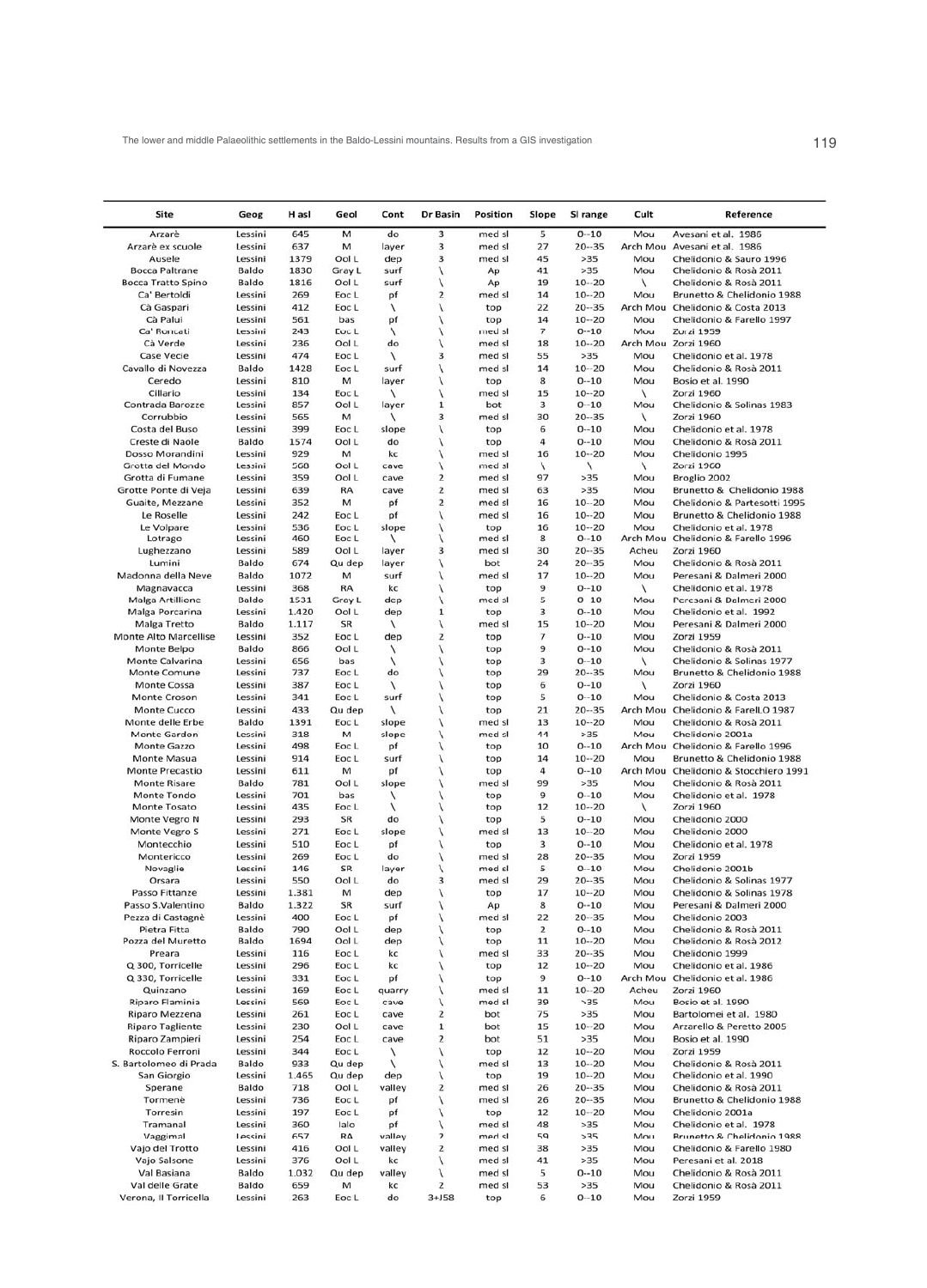ered on the right slope of the middle Valpantena. It is represented by huge amount of Levallois lithic artefacts and faunal bones contained in a karst pit developed in oolitic limestones and opened during a road cutting (Peresani et al., 2018). Being the entire archaeological record in secondary deposits and still undated, this makes the location of the original site uncertain.

### **5. MATERIALS AND METHODS**

The territorial and spatial analysis of human occupation during Lower and Middle Palaeolithic in Monte Baldo and Monti Lessini required a geo-localization of sites (caves, rock shelters and open-air sites). Their cultural attribution was based on lithic industry: The Acheulean was defined by the presence of bifacially flaked handaxes; the archaic Mousterian by Levallois or Discoid technologically-based industries associated to bifaces; the Mousterian by Levallois and/or Discoid industries, despite the presence or absence of retouched tools.

## **5.1. Archaeological data set**

The analyses were carried out separately for the two distinct geographic areas: identifying 62 sites for the Lessini Mountains, for a total of 130 frequentations. Of these, 73 frequentations, for a total of 55 sites, are open -air sites. In Monte Baldo area only 18 sites have been identified, none of which is multi-layered (tab. 1).

For both areas, analyses were carried out on all sites, all sites count the multi-layered context a single case, all open-air sites and the open-air sites considering the multi-stratified sites a single case.

The analyses were carried out separately for the two distinct geographic areas: identifying 62 sites for the Lessini Mountains, for a total of 130 frequentations. Of these, 73 frequentations, for a total of 55 sites, are open -air sites. In Monte Baldo area only 18 sites have been identified, none of which is multi-layered.

Based on literature, 11 categories of discovery areas were established:

- "plowed field"
- "quarry":
- "depressions", a landform sunken or mountain seasonal or permanent pools of unknown origin;
- "dolina";
- "caves", excavated deposits in caves and rock shelters;
- "layer", a stratified deposit exposed during construction works;
- "karst grike";
- "surface", collecting during survey;
- "bottom valley";
- "slope".

In several cases, evidence was not enough clear to assign findings to any of these categories.

## **5.2. Methodology**

In order to record the exact position of each site mention by literature two weeks survey were conducted. 38 sites were located using "Garmin 60" GPS model. When the precise finding area was no longer detectable coordinates were extracted by referring to the nearest

place name. In other cases, recent buildings and forest made the sites inaccessible. Thus, it was necessary to use the "Capture coordinates" function of QGIS for recording their position and place them on the Regional Technical Map of the Veneto Region, 1:10.000 raster format.

Then a database based on several attributes was developed. Some of them were extrapolated by direct observation during the surveys, whereas others were inferred from terrain parameters generated by the original DTM, which was provided by the geoportal of Veneto and Trentino Alto Adige regions (1:10.000, cell size 5m series). Attributes are listed below:

- I Absolute Altitude: the altitude of the site above modern sea level. For the examined area, the difference between modern and Pleistocene sea levels is irrelevant, since all the sites are located far inland and are not subjected to pericoastal factors. Furthermore, the potential magnitude of the still active tectonic dislocations cannot be overlooked in the interpretation of the absolute altitude. Given the Alpine uplifting, that could be estimated to be of one meter every 1000 years (Sternai et al., 2019), the primary elevation of a 100 ky old site could differ by at least 100 meters from the present-day. However, given the isostatic rebound the Alpine chain underwent since the last deglaciation, every attempt to reconstruct the exact dislocation resulting from the combination of tectonic, geomorphic and isostatic processes (Mey et al., 2016) remains problematic.
- II Drainage Basin: any area where precipitation collects and drains off into a common outlet. Drainage basins converge into other ones at lower elevations in a hierarchical pattern, with smaller sub-drainage basins, which in turn drain into another common outlet.
- III Topography: the position of every site related to the valley floor. Sites positioned at less than 10 m from the valley floor were included in the category "valley floor". Sites positioned within 10 m from the top of a mountain ridge are rated to the "Summit" category. "Pass" has been assigned to sites located near relevant mountain passes.
- IV Slope: the magnitude of steepness or the degree of inclination of a feature relative to the horizontal plane expressed in percentage.
- V Aspect: the cardinal direction to which the cave mouth/rock shelter and open-air site faces.
- VI Geological substrate: the nature of loose sediment or bedrock.
- VII Insolation: the estimation in hours of the sunlightmean time received annually by each site.
- VIII Viewshed: the extension of landscape observable from each site, and the dominant direction of visibility, see paragraph 5.2.4.

#### **5.2.1. Hypsometry**

Terrain characteristics are important factors for determining settlement location and habitability of an area. Hypsometry specifically deals with categories of elevation that comprise catchments, or drainage basins, and related post-depositional factors in archaeological site assemblages.

For each analysed area the DEM was recalculated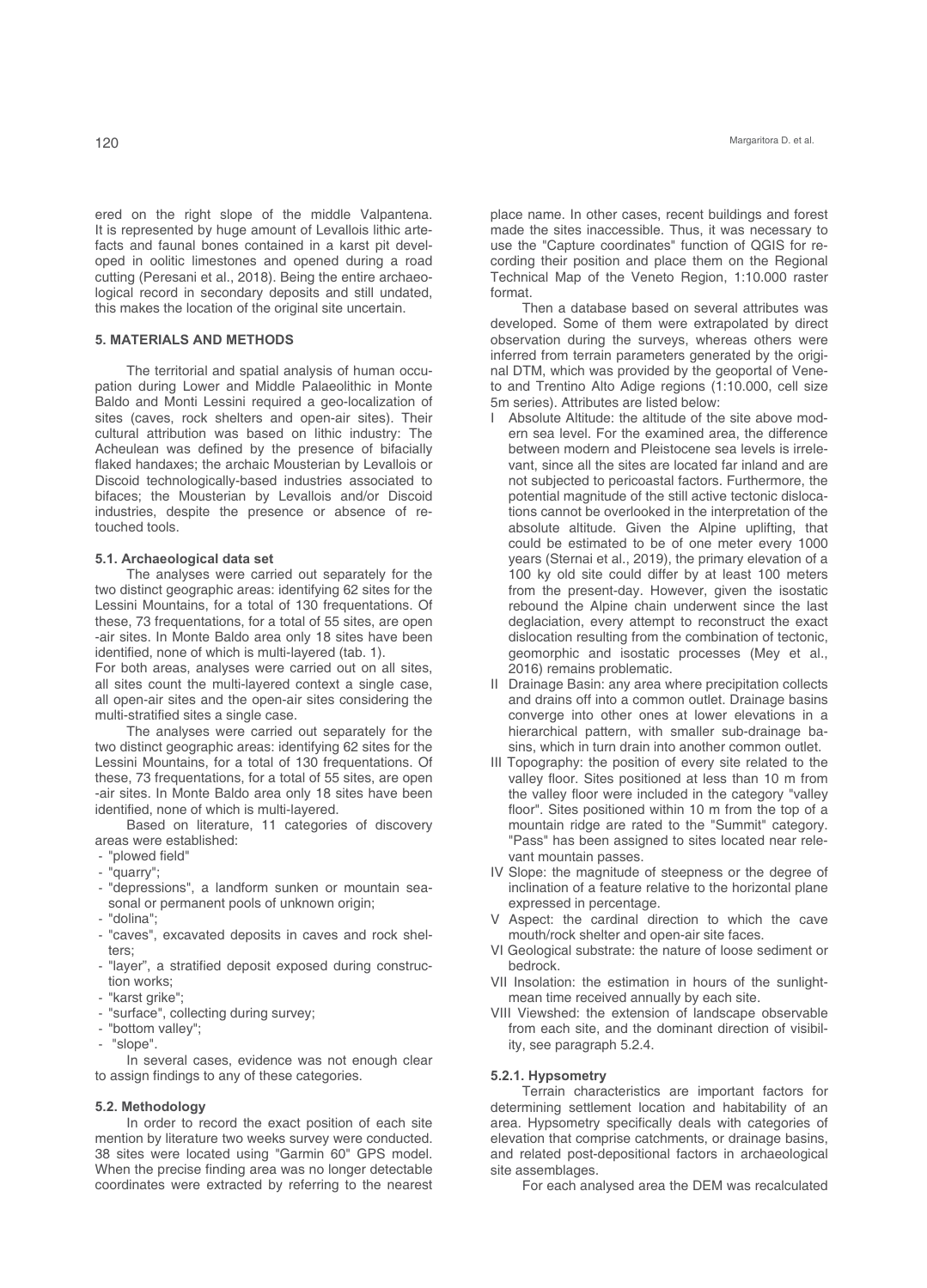

Fig. 2 - a, Map of Monte Baldo area hypsometry based on altitudinal intervals of 100 m; b, Map of Monti Lessini area hypsometry based on altitudinal intervals of 100 m. Technical notes: Coordinate system: Monte Mario/Italy Zone 2 (fuso E) - Datum: Roma 40 - Projection: Gauss-Boaga - Fuso: Est - EPSG: 3004; Digital Elevation Model (base topography - Veneto Region DTM 5 m, http:// www.regione.veneto.it/web/ambiente-e-territorio/geoportale), Garda lake (http://www.sinanet.isprambiente.it/it/sia-ispra/download-mais/).

based on altitudinal intervals of 100 m (Fig. 2). For each interval both the surface <(km²) and its covered percentage in relation to the entire area was calculated. Thank to this it was possible to observe whether the sites location related to specific altitudinal ranges are attributable to cultural choices or, more simply, influenced by the area morphology, in which a certain altitudinal range is dominant.

## **5.2.2. Slope**

The surface topography influences several factors, such as habitability conditions and mobility and accessibility patterns. Regarding open air sites it might be also an indicator of the potential of the conservation. In order to calculate the slope, it was necessary to develop a slope model through the DEM. A classification into four categories of terrain slopes for the whole area was performed. The categories are divided into ranges between defined percentages (0-10%, 10-20%, 20-35% and 35- 100%). The slope value for each site was obtained by a query function.

### **5.2.3. Insolation**

Sunlight and sun heating are generally considered as important factors for a favourable habitability condition, especially during severe environmental conditions. In order to calculate the potential amount of sunlight hours received by each site, the insolation map was prepared using Bartorelli's tables (1967), which define the annual sunlight hours based of data derived from, latitude, the angle of exposure of the slopes and the percentage of steepness (Bartorelli, 1967). The exposure map was reclassified in order to obtain 72 classes (i.e., values from 1 to 72) corresponding to a  $5^\circ$  range each. A reclassification of the slope map was made, obtaining values from 1 to 4, corresponding to the following slope ranges 0-10%, 10-20%, 20-35%, >35%. Subsequently, the parameters were recalculated based on a specific formula (slope values multiplied by 100, added to the exposure values) to obtain the values (from 101 to 472) to be reclassified with the rules of the Bartorelli tables.

## **5.2.4. Viewshed**

Visibility is other important factor that might influence the choice of stationing sites and/or places to carry out specific activities. We proceeded by setting the observer's height to 1.75 m and an observation radius of 5 km was applied. The operation was carried out for all 75 sites present. For each site the returned area was divided by circular definition, into sixteen equal parts, each corresponding to an interval of 22.5°. In this way, it was possible to establish which cardinal direction corresponds to the portion of territory visible in relation to the observation point.

## **6. RESULTS**

The examination of the Lower and Middle Palaeolithic sites based on specific parameters reveals some evidence useful to comprehend criteria that mostly influenced the human occupation in the analysed area.

#### **6.1. Monti Lessini**

Caves and rock shelters are the prevailing archaeological contexts (57 cases) in the Monti Lessini area (Fig. 3a), whereas finds in plowed fields (16) and dolinas (10) are less represented. Other discoveries took place on the soil exposed during construction works (7), in sediments within karst fissures (7) and in depressions (7), although the latter were not exhaustingly described in literature. Five archaeological sites have been report-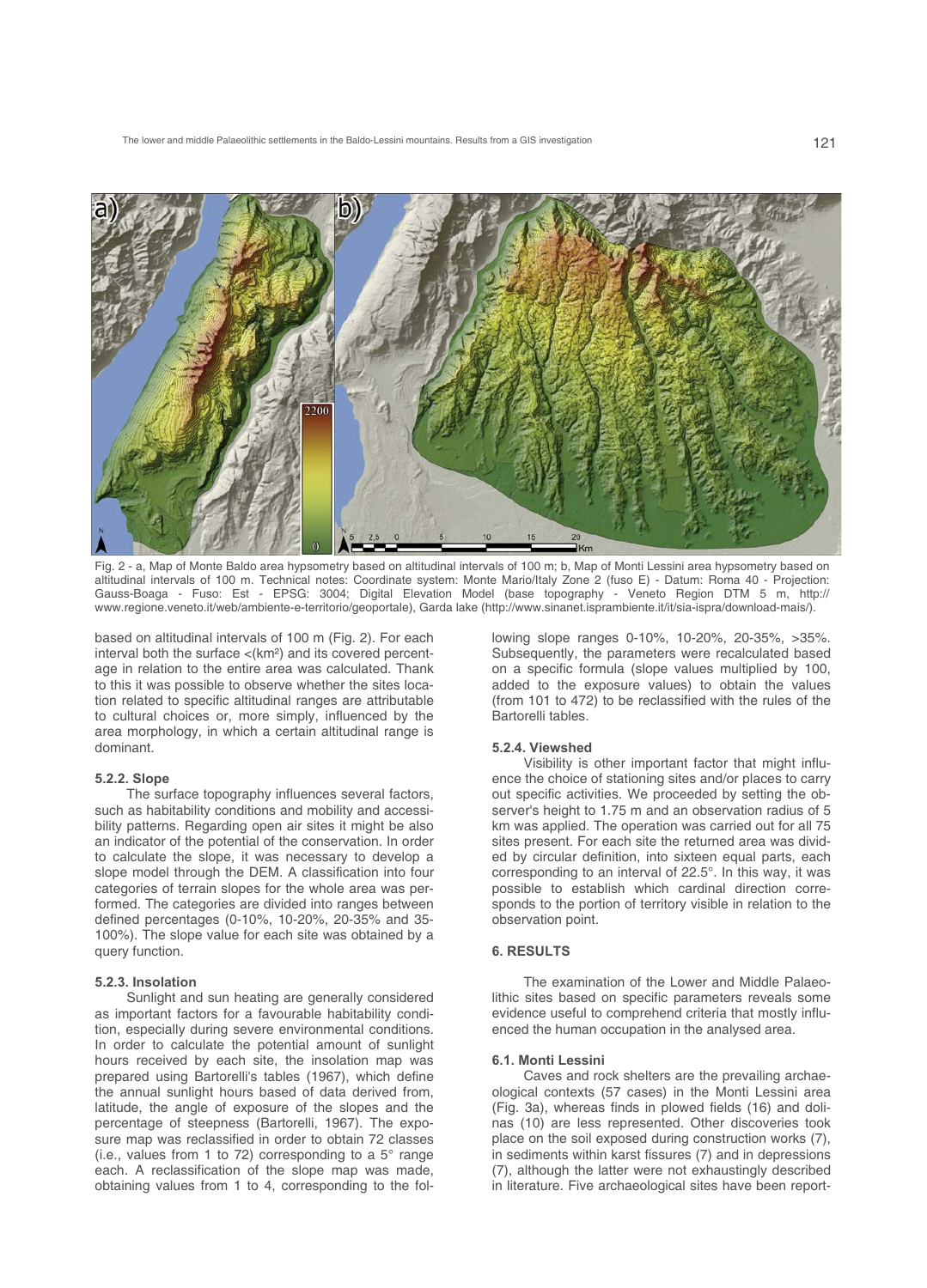

Fig. 3 - Archaeology discovery context of Monti Lessini: 3a, all sites; 3b, the multi-layered sites considered as single cases.

ed on slopes.

Few findings occurred during quarrying activities (3), within streambeds of small tributary valleys (2) or on the soil surface (2). In 14 cases it was not possible to trace the context of discovery.

Considering the multi-stratified sites as single cases (Fig. 3b), caves undergo a sharp downsizing (7) and match the number of dolinas. Plough zone contexts are still well represented (12), followed by grikes in limestone bedrocks (5), depressions in the ground (5), findings occurred during construction excavations (5), findings along slopes (4), findings in streambeds (2), surface findings (2) and only one in quarry contexts. No context can be assigned for 12 sites.

- As regard altitude (Fig. 4a), most of sites (112) lie under 800 m a.s.l., especially between 300-399 m (43) and 200-299 m (34), whereas finding between 800 and 1000 m are scarce (6). Above 1000 m a.s.l., evidence of frequentations is absent, except for those into the ranges of 1400-1499 m (4) and 1300-1399 m (3). Findings below 800 m a.s.l. prevail even counting each multi-stratified context as a single item (Fig. 4b). Sites between 800 and 1000m decrease to four. Beyond 1000 m the number of sites is four, all of them located between 1300 and 1500 m. In total, open-air findings confirm the most set below 800 m with a concentration between 200 and 299 m (12), followed by 500-599 m (11) and 300- 399 m (11) (Fig. 4c). Above 1000 m a.s.l. frequentation evidences are rare and never exceeding four sites per altitude range. Open-air sites considered as a single element (Fig. 4d) did not show significant variations compared to all open-air frequentation.

According to the One-Sample Kolmogorov-Svirnov test of the data of the single sites (multi-stratified sites counted as single cases) (Fig. 5), this distribution seems to follow a normal distribution, and in consequence the concentration of the site between 200 and 700 m is not statistically significant, not even for the whole sample (Z =1,089, p 0,200).

Regarding drainage basin attribution analysis, where the multi-stratified sites are counted as singles cases, many sites do not produce evidence (42). Most of the useful sites are associated with second order basins (9), followed by those related to third order basins (8) and first order basins (3).

The relationship between each single site (despite multi-occupational ones) and the geological substrate (Fig. 6a) reveals Eocene limestones as the most occupied (31), followed by Oolitic limestones (11) and Maiolica (9 sites). Rosso Ammonitico Veronese (3), basalt (3), quaternary deposits (2), Scaglia Rossa (2), and Hyaloclastite (1) are rare. Open-air sites (multi-stratified sites counted as single cases) show a similar trend (Fig. 6b).

Analysing sites according to their topography (Fig. 7), a preference for medium slope (67) compared to the summit of the reliefs (39) and valley bottom (24) was detected. This range between medium slope and summit reduces (31 vs 27 respectively) considering multioccupation sites as single cases. Sites placed at the



Fig. 4 - Graph of the altitude range of Monti Lessini, with interval of 100 m: 4a, all sites; 4b, the multi-layered sites considered as single cases; 4c, concerning all open-air sites; 4d, the multi-layered open-air sites considered as single cases.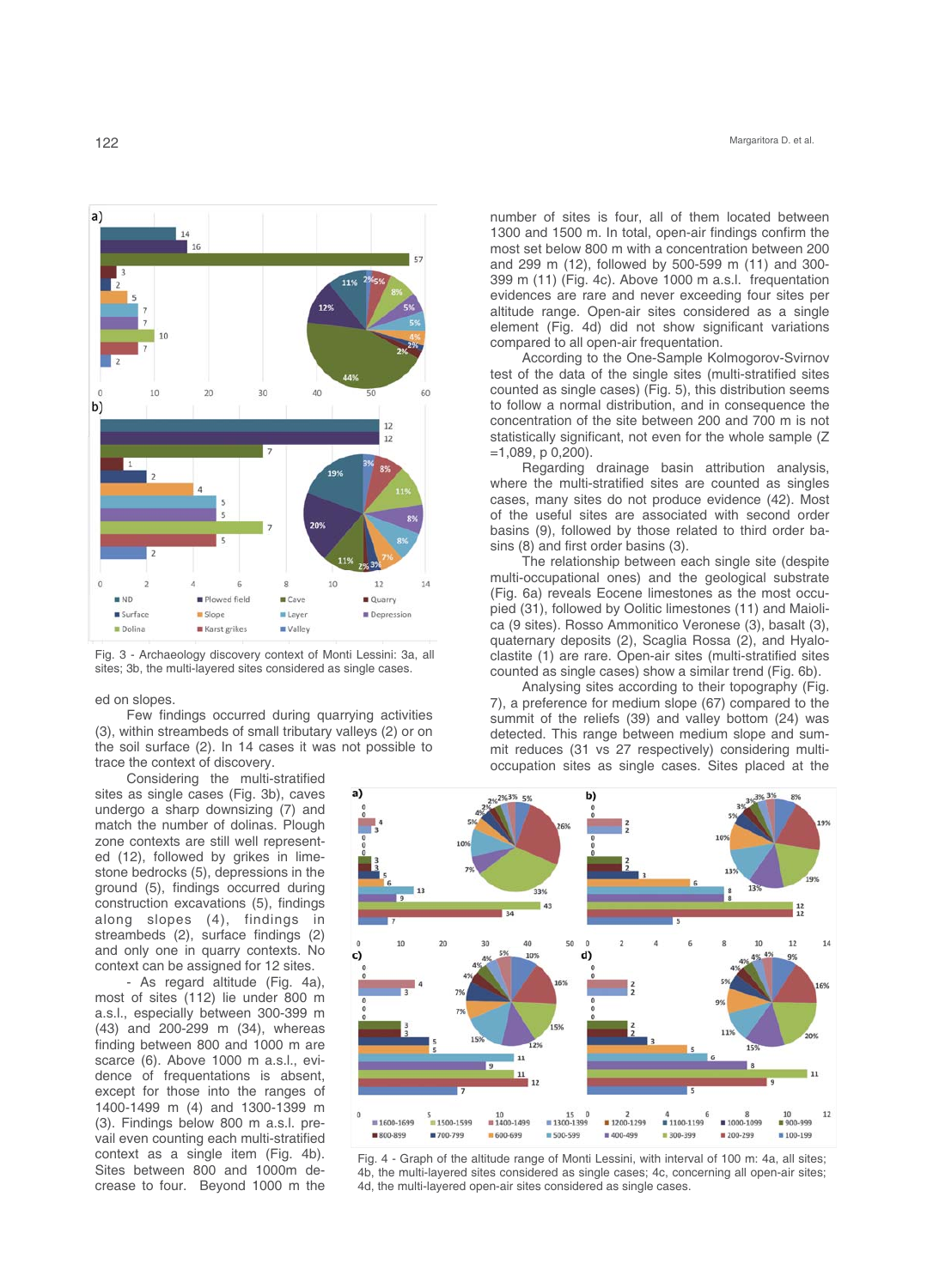

Fig. 5 - One-Sample Kolmogorov-Svirnov test of the altitude data of the single sites (multi-stratified sites counted as single cases). Technical notes: Number of sites 62; Average value 505,306; Standard deviation 308,137; Skewness 1,625; Kurtosis 2,758; D max absolute 0,138; D max+0,138; D max-1,205, K-S Z 1,089; P smaller than 0,200. Cumulative distribution function (cdf); OBS cdf =observed cdf; EXP cdf =expected cdf for a lognormal distribution; Z =Z Score.



Fig. 6 - Geological substrate (multi-layered sites considered as singles cases) of Monti Lessini: 6a, all sites; 6b, only open-air sites.

bottom of the valley fall to three. Open-air findings are mostly located at the summit of the reliefs (39), while sites at the medium slope decrease significantly (32). Bottom valley sites are only two. Multi-stratified open-air sites counted as single cases are both located on the medium slope and at the summit count 27 cases. Only one site is positioned on the valley bottom

A peculiar case of relation between elevation, geomorphology, sedimentary basin and tectonic uplifting is the Mousterian context of Cà Verde. Deposits are contained in a dolina-like depression developed inside a paleo-channel track with partially preserved related sediments of variable thickness, still preserved for over one km in length (Brunetto & Chelidonio, 1990). The site is located at 100 m of elevation above the Adige Pleistocene flooding plain. Based on this evidence, Carton & Castaldini (1985) have argued that the Cà Verde track long pre-dates the Adige gorge at Ceraino.

Data relating to the slope exposures (Fig. 8a), show that most sites occurred on places exposed to the south - west (37), to west (25) and to south - east (20). On the other hand, less than half of the previous ones



Fig. 7 - Topography positions of the sites in Monti Lessini, in red the quantity and percentage of all sites; in blue the quantity and percentage of only open-air sites.

are located near slopes facing north - west (6), north east (5) and south (5). The less frequented slopes are those facing east (3), and north (2). Numerous frequentations took place in flat areas with null slope exposure values (20). Considering multi-stratified sites counted as single (Fig. 8b), show that most sites are located on places exposed to the south - east (12). On the other hand, less than half of the previous ones are located near slopes facing south - west (6), west (6), south (5) and north - west (5). The less frequented slopes are those facing east (3), north - east (3) and north (2). Numerous frequentations took place in flat places with null slope exposure values (26). For open-air sites (Fig. 8c), many sites are exposed to the south - east (17). The remaining sites are relatively exposed to the north - west (6), west (6), north - east (5) and south (5). The less frequented slopes are those facing south - west (4), north (3) and east (1). The other sites are in flat places with null slope exposure values (26).

Open-air sites considered as a single element (Fig. 8d) did not show significant variations compared to all open-air frequentation.

The slope data refer to the total number of sites, with multi-stratified sites counted as single sites. Most of them lie on 0-10% (20) and 10-20% (18) incline, in comparison to 20-35% (12) and above 35% (12).

Regarding the visibility, most sites show very favourable viewpoints to different directions. At a first glance we notice two groups: the most frequent have a wider range of view over the horizon, with several adjacent sectors; in 10 cases, however, the orientation of the visible is less wide, but opened on two distant cardinal directions, sometimes opposite one another. There are 26 sites with visibility oriented in three or more contiguous directions. The most striking result regards Ceredo, whose potential viewpoint covers all the cardinal directions. Finally, analyses have not been successful in 11 cases.

The estimation of the amount of sunlight hours per year (Fig. 9) shows that most of the findspots receive over 1500 hours (122 sites; 94%). Only 8 cases (6%)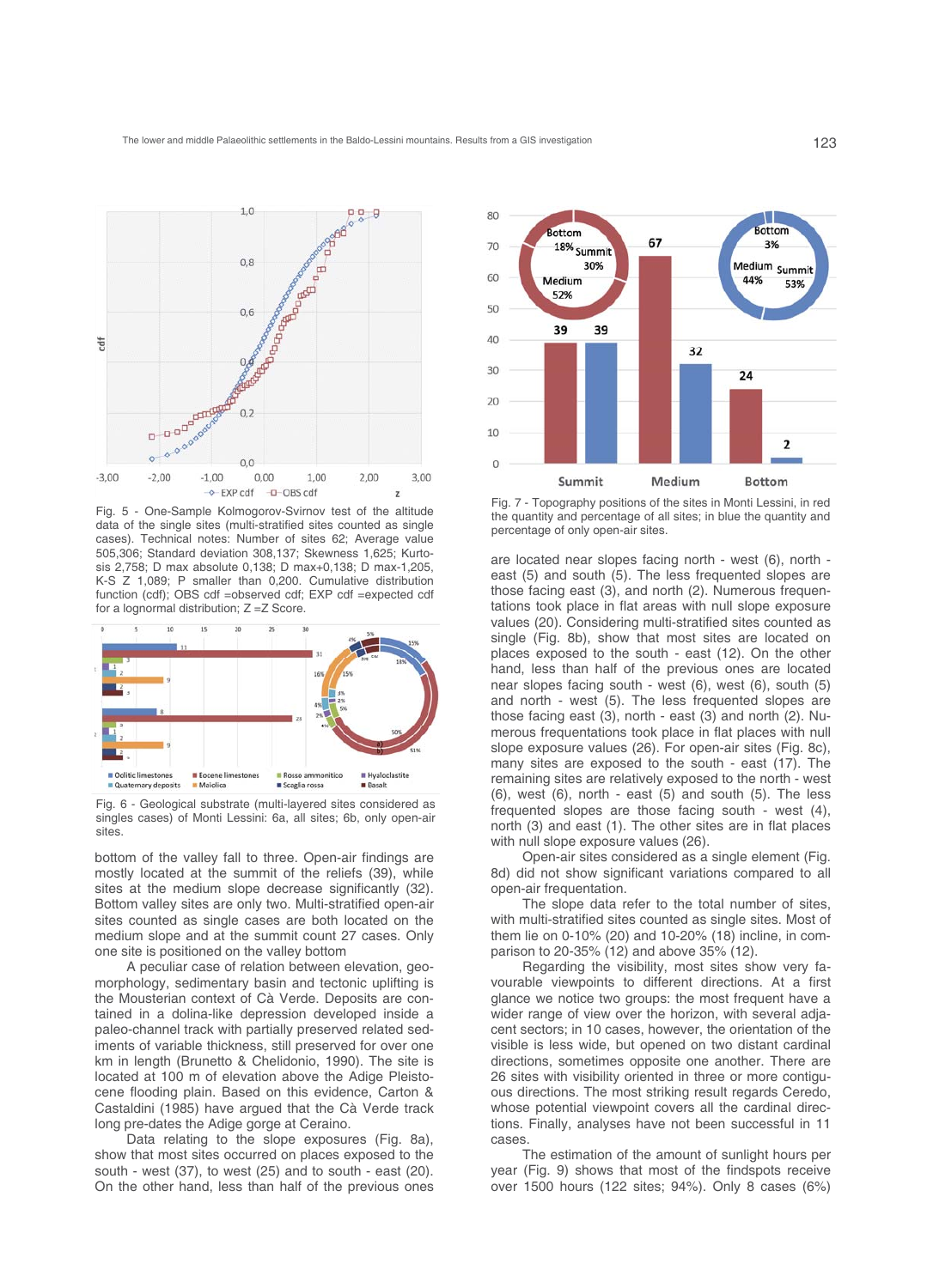

Fig. 8 - Slope exposure data in Monti Lessini refer to the: 8a, all sites; 8b, all findings, the multi-layered sites considered as singles cases; 8c, all open-air sites; 8d, multi-layered open-air sites considered as single cases.



Fig. 9 - Values of the annual sunlight hours in Monti Lessini: in blue dots the values of multi-occupation contexts considered as single cases; in red dots the values of all open-air sites and the multi-layered sites considered as single cases.

record lower amounts and only one site (1%) stands below 1000 h/yr. Most recurrent values are 2547 (32; 25%) and 1725 (26; 20%) h/yr. The value of 1725 h/yr is assigned by default to sites located on a flat area with a maximum inclination of 10%. The highest peak stands at 2613 h/yr. For multi-occupation contexts, considered as single sites, we observed that only six (6%) cases receive less than 1500 hours per year, while only one (2%) less than 1000. 34 (55%) sites fall in the 1000 - 2000 sunlight h/yr with concentration around 1725 (20). Values above 2000 were assigned to 27 (43%) sites. The open-air sites (multi-stratified sites counted as single cases) show the predominance of those with an amount of sunlight hours above 1500 h/y (49; 89%). The sites that fall in the 1000 - 2000 values are 32 (58%). Values above 2000 were assigned to 22 (40%) sites.

According to the One-Sample Kolmogorov-Svirnov test of the data of the single sites (multi-stratified sites



Fig. 10 - One-Sample Kolmogorov-Svirnov test of the annual sunlight hours data of the single sites (multi-stratified sites considered as single cases). Technical notes: Number of sites 62; Average value 1948,806; Standard deviation 395,417; Skewness -0,261; Kurtosis -0,335; D max absolute 0,213; D max+0,2013; D max-0,133; K-S Z 1,681; P smaller than 0,010. Cumulative distribution function (cdf); OBS cdf = observed cdf; EXP cdf =expected cdf for a lognormal distribution; Z =Z Score.

counted as single cases) (Fig. 10), these are not normally distributed, and consequently the concentration of the sites with 1725 (flat areas) of sunlight hours is statistically significant, referred for the whole sample  $(Z = 1,681, p$ 0,010).

## **6.2. Monte Baldo**

In Monte Baldo there are no multilayered sites, sites in caves or under shelter. Among the archaeological contexts (Fig. context Baldo), findings on the soil surface prevail (5 cases). Other discoveries took place in depressions (3), on slopes (2) and within streambeds of small tributary valleys (2). There are few fids in dolina (1), in sediments within karst fissures (1) and on the soil exposed during construction works (1). In 3 cases it was not possible to trace the context of discovery.

Considering elevation (Fig. 11), we note that all cases (18) lie over 600 m. The number of sites varies from 3 to 1 in the various altitudinal ranges between 600 and 1900 m, except for the range 1200-1300 m and 1700 -1800 m which do not present any findings. Beyond 1900 m no human presence was found for the chronological period in question.

Regarding drainage basin attribution analysis, many sites do not produce evidence (16). All useful sites are associated with second order basins (2).

The relation between each single site (despite multioccupational ones) and the geological substrate reveals Oolitic limestones as the most frequent (7), followed by quaternary deposits (3), Eocene limestones (2), Maiolica (2), Scaglia Rossa (2) and gray limestones (2). Rosso Ammonitico Veronese, basalt and Hyaloclastite are absent.

Analysing the site topography, sites locate mostly on the medium side (9) than at the summit of the reliefs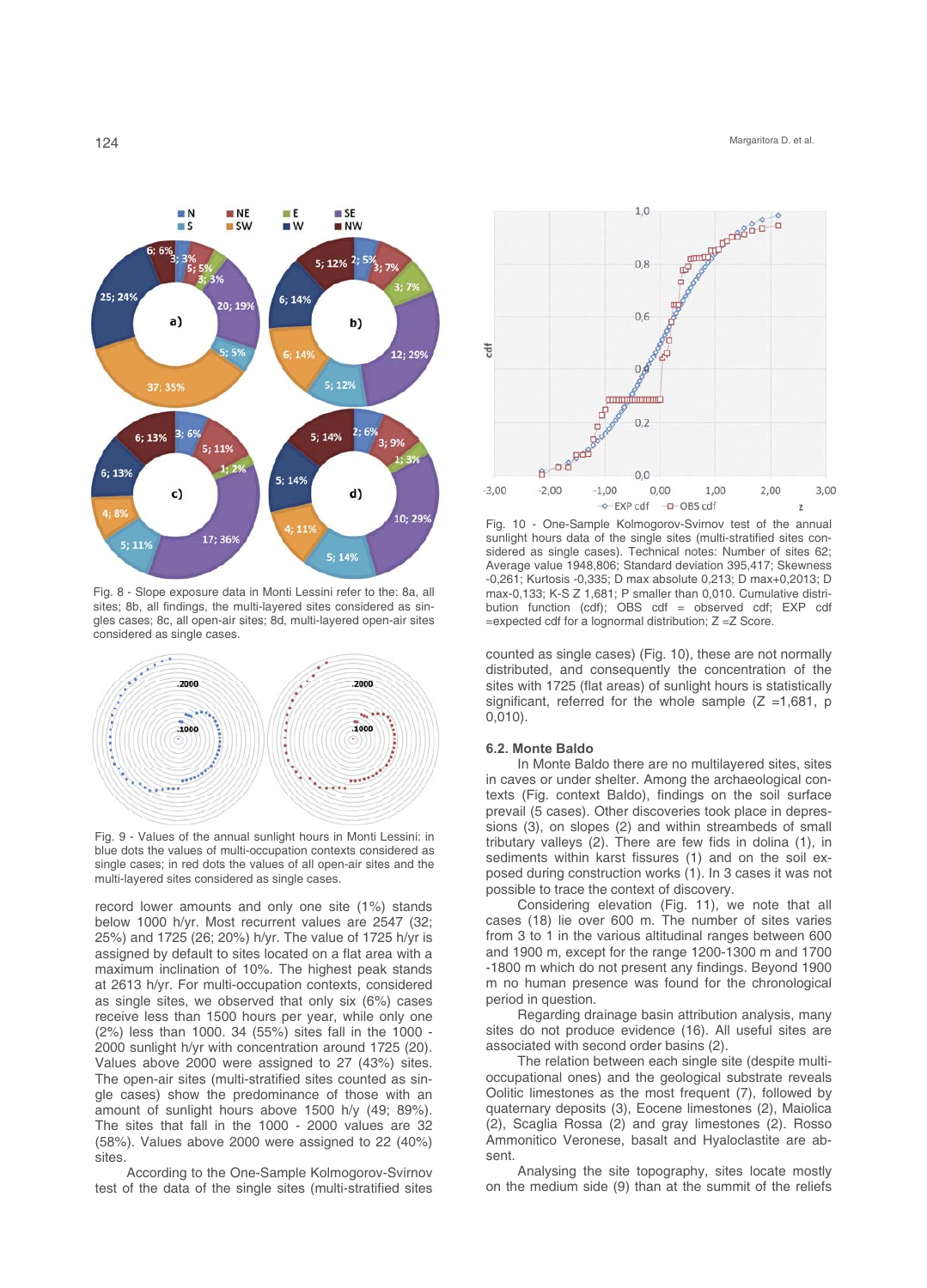

Fig. 11 - Graph of the altitude range of Monte Baldo, with interval of 100 m concerning all sites.

(4), on passes (4) and valley bottom (1).

Data relating to the slope exposures, show that most sites occurred on places exposed to the north east (3) and east (3). The less frequented slopes are those facing north (2), west (1), south - west (1), south east (1) and north - west (1). No frequented sites are south facing. Numerous frequentations took place in flat places with null slope exposure values (6).

Regarding the visibility, most sites show very favourable viewpoints to different directions with a wide range of view. In 3 cases, however, the orientation of the visible is less wide, but turned towards two far apart, sometimes opposite, directions. There are 7 sites with visibility oriented in three or more contiguous directions. Finally, analyses have not been successful in 1 case.

The estimation of the amount of sunlight hours per year shows that all findspots receive over 1200 hours. Only 2 sites (1%) stands above 2000 h/yr. Most recurrent values are 1725 (6; 33%) h/yr. The value of 1725 h/ yr is assigned by default to sites located on a flat area with a maximum inclination of 10%. The highest peak stands at 2391 h/yr.

# **7. DISCUSSION**

The GIS data produced in this study reveal the existence of a common trend among all the sites, despite the circumstances of their discovery being not uniform. Concerning the Monti Lessini area, although

most of the human frequentations were investigated in primary position in stratified cave contexts, a portion of sites is positioned on morphological settings which are subjected to severe erosion; this reduced the optimal conservation of the archaeological record. However, the frequency of these discoveries marks out the importance of karst geomorphic processes for the conservation of the anthropogenic evidence - despite its primary or secondary position - in territories intensively subjected to erosive action. The development of this geomorphic process is closely related to the geological substrate and to its aptitude to karst morphogenesis, depending on the presence of faults and on the structural layout of the limestone formation. Data show that finds are located within dolinas, depressions in the ground and grikes. Most of these structures have developed into Oolitic limestones where lithic artefacts, loess-like deposits, palaeosols and reworked sediments are preserved, where otherwise would have disappeared. A representative example is the site of Contrada Barozze, discovered after a road cutting exposed a karst structure filled of loamy-clayey stratified sediments and palaeosols (Cremaschi et al., 1990) with Lower, Middle and Late Palaeolithic artefacts (Chelidonio & Solinas, 1983).

Most of the findings took place on Eocene limestone formations, which leaves room for different interpretations and hypotheses. The greater frequency of discoveries recorded on these limestones can be related to a choice of the human groups targeted towards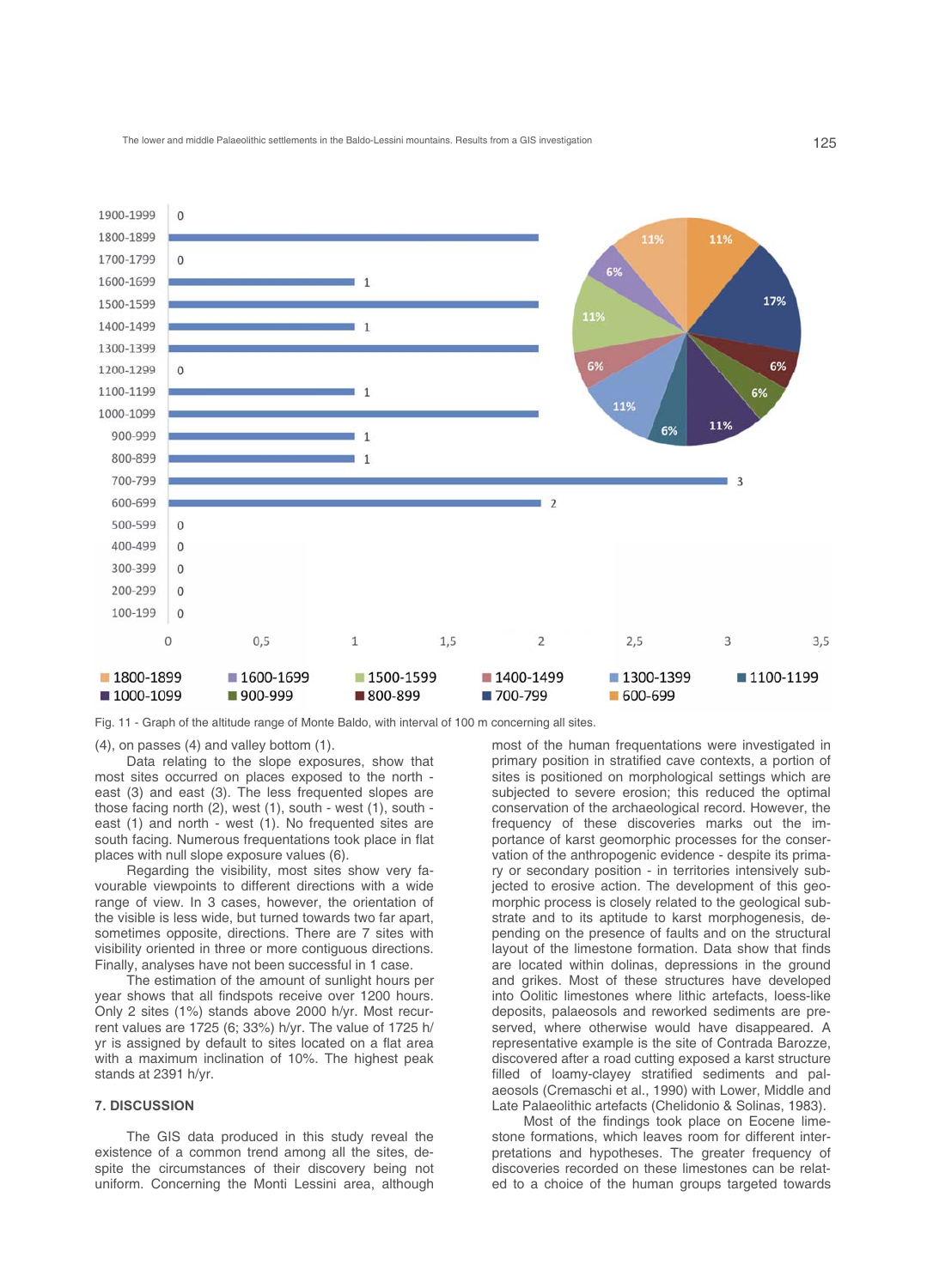places where this substrate emerges, alongside with other factors driving land use and distribution of resources. One variable that explains the reason that many sites are located on Eocenic limestones is certainly the fact that these formations prevail in the foothills area. Elevation could be considered as a driving factor, being the 400 m a.s.l. level largely below the lowermost position of the timber line during the Late Pleistocene. Besides, water springs are distributed on Eocene limestone bedrocks, sometimes in proximity of volcanic rocks. However, the intensive agricultural exploitation of the soils that developed on these bedrocks favours the surface findings, since ploughing enhances their visibility. It is therefore conceivable that the greater occurrence of findings on arable contexts and on substrates of Eocene limestone in comparison to others is the result of bias rather than of a precise choice of settlement.

With respect to the valley floor, the greater number of sites is located at medium elevation along the slope and on the top of the ridges. Considering individual spots in valley bottom, their frequency increases, even though as a mere consequence of the multilayering at Tagliente, Mezzena and Ghiacciaia rock shelters. Given the sedimentary nature of the valley bottoms, it can be assumed that many frequentations located in valley floor areas, at the lowermost elevation, are now covered by thick alluvial sedimentary sheets and are thus no longer explorable. This is confirmed by the exposition of archaeological layers at Quinzano and Cà Verde after intensive quarrying, and by geological data achieved from pits in the middle and lower Valpantena at Grezzana and San Felice Extra. No chronological data are currently available on these sedimentary sheets. In the lowermost clayey layer (from -148 to -129 m) of the "Verona Est" pit, positioned at 52 m a.s.l., pollen association reveals ecological conditions compatible with MIS 5e or 5c (Sorbini,1993).

In contrast, the high occurrence of places at summits might reveal systematic settling of the landscape along possible routinely paths covered by the huntergatherers for reaching the highest elevations and ecotones. It must be considered, however, that locations on top ridges and medium slopes are more visible as a result of exposure caused by erosive processes, favouring survey and surface discoveries.

The distribution of sites in relation to the drainage basin does not reveal specific occupational preference for one area but can be considered as a result biased by differences in survey intensity. Our data do not output possible correlations or specific recurring trends for the proximity to a precise hydrographic order, although we cannot neglect that this was an important parameter for settling down in the landscape.

Relation between slope intervals and finding contexts does not reveal any trends, if we except surface collecting on ploughed fields, depressions and soils, which are the most frequent in the two lowermost intervals (0-10% and 10-20%). We note the recurrence of caves in the > 35% range referring slope where they are located. Data relates to rough and steep slopes covered for reaching those favourable, stable positions. The distribution of single spots and multi-layered sites

(Fumane and Tagliente) on slopes reveals a prevalence of SW and W expositions, despite most of the findings are located on flat areas with undeterminable orientation. The lowermost value has been recorded for slopes oriented to the N and, slightly higher, to the S. It can be assumed that the great frequency of sites exposed from NE to SE and SW-NW reflects the morphological characteristics of the ridges, aligned to directions converging to the North. Therefore, this result should be interpreted as an expression of the hilly landscape morphologies, rather than an evidence of locational preferences.

To reinforce this hypothesis, we explored the correlation between slope and solar exposure for all frequencies. Although sites facing south get the highest exposure values, most of the frequentations occur between 50° N and 150° N, and between 200° N and 310° N, with lower insolation values in some cases with discrepancies of over 1500 hours. The numerosity of sites exposed to the SE (112.5° N - 157.5° N) is remarkable: absolute values are high, between 2194 and 2428 sunlight h/y and play in favour of occupational choices driven by both the landform and profitable solar exposure. Therefore, insolation can be considered an important parameter in the settling of an area.

The computation of the yearly amount of sunlight hours for each single site reveals a major occurrence between 1300 and 2200 hours, with peaks at 1742 and 2451 and that these frequencies correlate to the peculiar characteristic of the landscape. As before, places with insolation over 1500 hours were probably targeted for the implantation of the seasonal camps. Moreover, several sites with values >2200 h/y testify the settling of specific areas with favourable characteristics in sun exposure, despite their poor representation among the totality of the investigated area.

From the data above, the occupational preference for some areas over others could be conceivable. In all cases, the most represented altitudinal range are 200- 299 m and 300-399 m a.s.l., however it has be noted that the southern offshoots of the ridges were more surveyed than other morphological traits of the landscape (Fig. 12).



Being placed at medium-low altitudes, ridges

Fig. 12 - Graph of percentage curves: in red the percentage of surface of altitude ranges, in relation to the entire area; in black the percentage of the sites located in each altitude range. The columns show the number of the sites contained in the altitude ranges.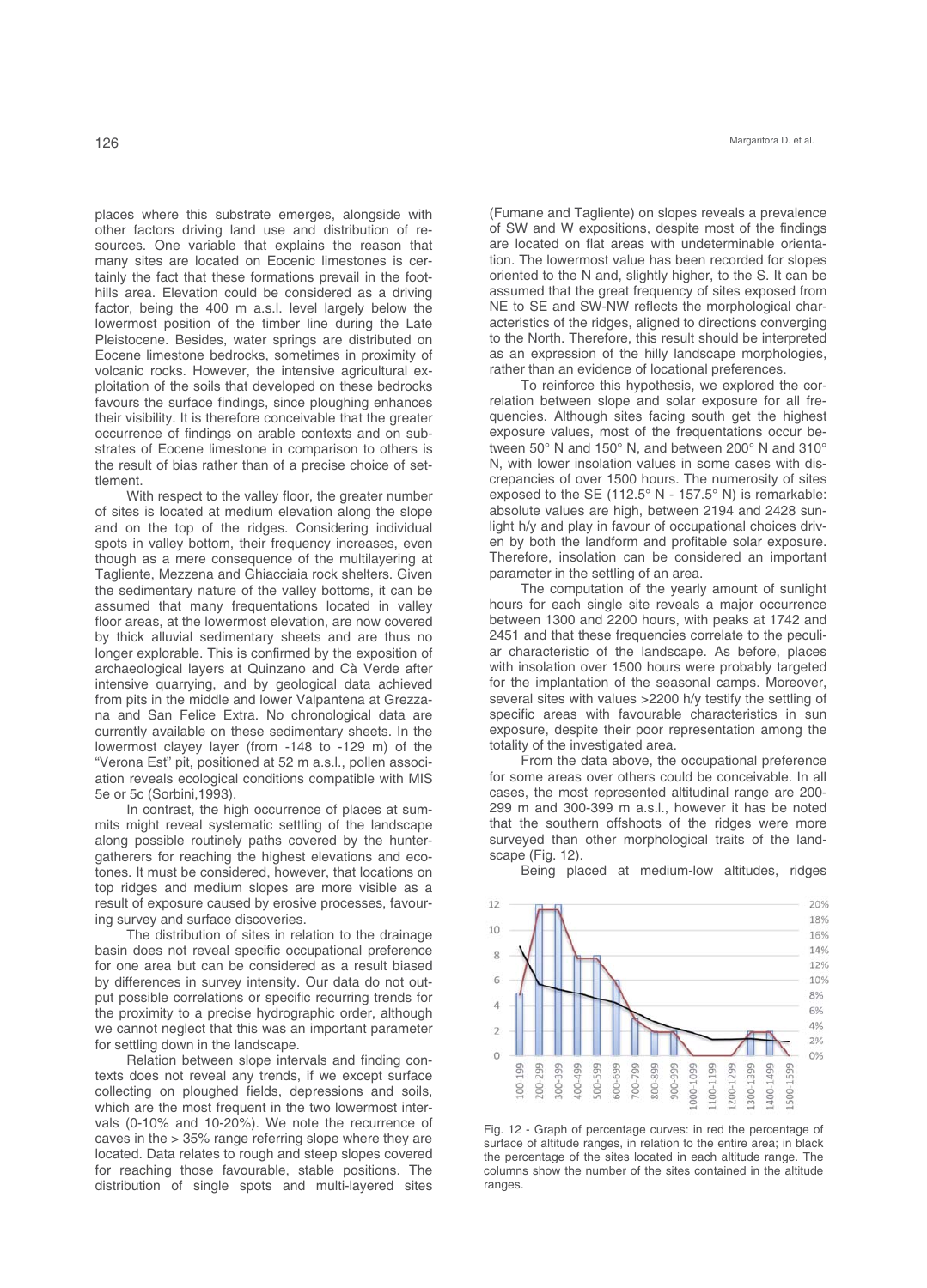

Fig. 13 - Kendal tau test for the correlation between the altitude of sites (multi-layered sites as single cases) and the annual sunlight hours. Wessa, (2017), Kendall tau Rank Correlation (v1.0.13) in Free Statistics Software (v1.2.1), Office for Re-Development and www.wessa.net/rwasp\_kendall.wasp/.

might have led to over-representing some data. Figure 13 shows the correlation between the altitude of sites (multi-layered sites taken as single cases) and the annual sunlight hours and does not in favour of hypothesizing the existence of a specific strategy of settlement and territorial occupation. Criteria of settlement does not seem were influenced by the conditions of sun exposure, showing a wide variability at all altitudinal range. We infer that the exploitation of the landscape at high and low altitude does not was driven by significant differences in the sun light parameters for select a specific area.

We have seen how low and high altitude sites do not differ in parameters related to sun exposure, likewise the visibility does not significantly vary in function of the elevation. The data show that most of the sites have views that cover several contiguous slices of land towards some of the cardinal directions, while in 10 cases visibility is limited to two distinct directions. When we plotted the sites with a single large visual covering several contiguous cardinal directions, and the respective elevations, we noticed that the variability of width of the visual field does not follow a specific criterion as the elevation increases (fig. 14). The sites below 1000 m range in the number of visibility slices from one to eight cardinal directions, with a variability that does not indicate a specific occupational strategy. For the two sites over 1000 m does not exceed two slices, it emerges that at higher elevations the occupational choice did not consider such parameter as a priority. Both of spots set over 1000 meters falls within depressions with severe limitation in the visible slices of territory due to the geo-



Fig. 14 - Kendal tau test for the correlation between the number of continuative visible directions of sites (multi-layered sites considered as singles cases) to their respective elevations. The graph does not include the sites located by place name and the sites that have returned two opposite portions of visible territory, to maintain compliance of the analysed data. Wessa, (2017), Kendall tau Rank Correlation (v1.0.13) in Free Statistics Software (v1.2.1), Office for Research Development and Education, URL https://www.wessa.net/rwasp\_kendall.wasp/.

morphological context. Besides, a secondary position of the artefacts due to colluviation is conceivable in these sedimentary basins and, therefore, with bias in the divergence between the spots located at low and high altitudes. Sites located in valley, like Còal del Bota in Vaggimal and Riparo Tagliente, have both visible field and directionality oriented in concordance with the valley axis and morphological layout. Even for these cases, the visibility parameter does not seem to have been considered in the occupational choice.

## **8. CONCLUSIONS**

The survey and geolocation of the Lower and Middle Palaeolithic sites and findspots on the Monti Lessini and Monte Baldo leads to the creation of an applicable database available for studies on settlement dynamics, for archaeological heritage archiving and for the developing of predictive thematic maps, archaeological risk evaluation and archaeological protection. This type of cartography would fill a gap between the tools available for the protection of archaeological and cultural heritage in such an important area for Prehistory. Using a methodology based on territorial and employment parameters, already successfully applied in various contributions (Miller & Barton, 2008; Garcia, 2012; 2013; Garcia et al., 2013), our results and considerations fulfil the proposed objectives.

From our output data we notice how in several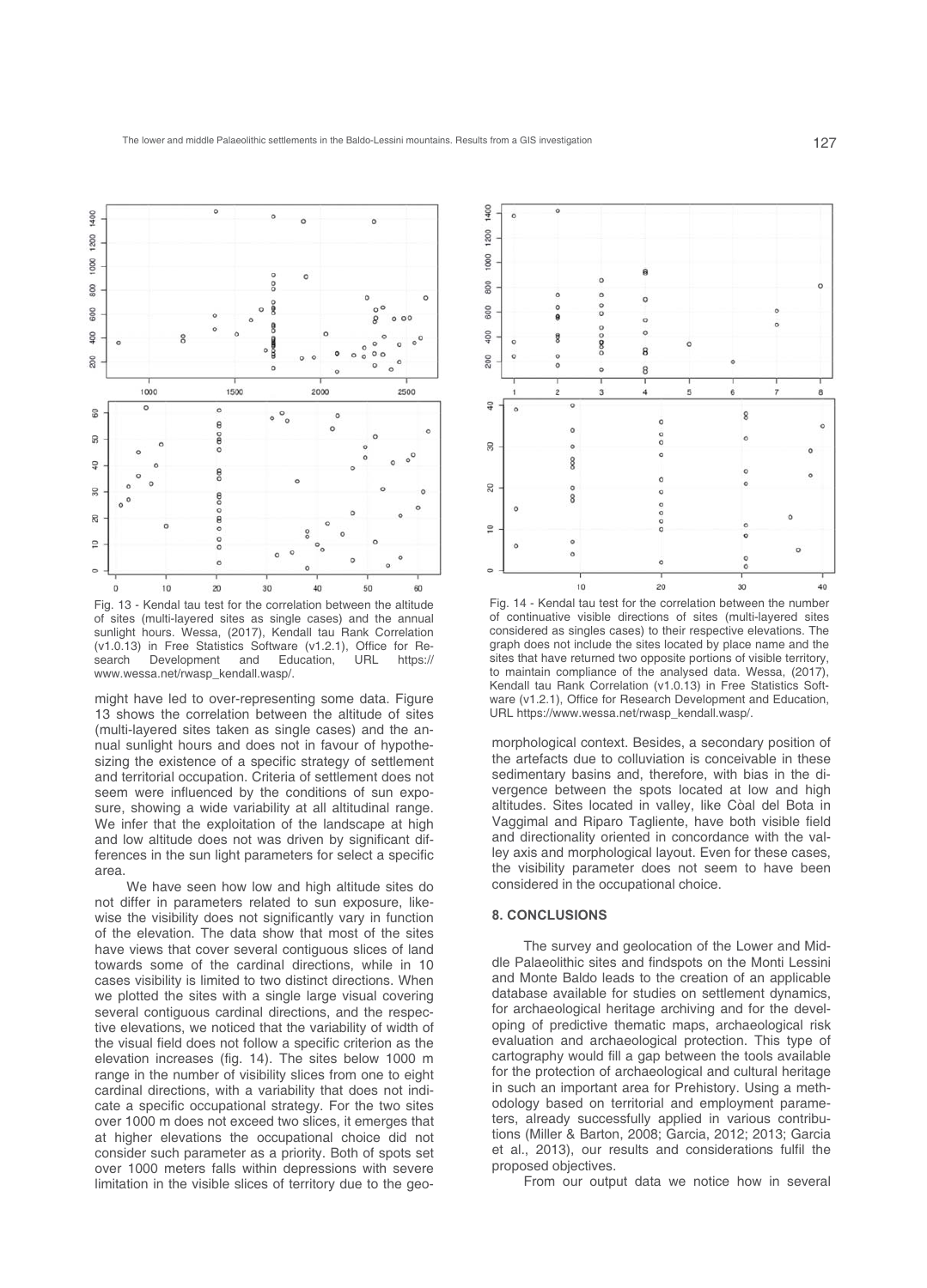cases the parameters here analysed have been considered in the settlement choice, at least in a certain part of the territory. In many others, however, it seems clear that some recurring values may not be the reflection of the precise search for an area that meets specific requirements. Rather, they would be related to the morphological characteristics of that specific part of landscape. In addition, it has been noted that the greater representation of some values does not depend on a choice that takes into consideration well-defined employment parameters, rather it may reflect a research deficit which affected some areas more than others. The attributes related to the context of discovery show that, although most of the frequentations have been found in cave excavations, a great divergence arises from site to site. Data inhomogeneity and difference in the location degree of the findings therefore affected the analysis, causing limitations in internal comparisons of our record.

Attributes inherent to the geological substrates are emblematic of this limit. The great representation of plough contexts on Eocene limestone substrates should not be interpreted like an evidence of a precise occupational choice, rather than of a research bias in favour of the ploughed fields, which were ubiquitously present only till the '70s of 20th century, often on the southern offshoots of the Lessini ridges. The same holds for positions on the top of the reliefs and on medium slope, where surveys were easier on ridges than in forested bottom valleys. Being ridges subjected to erosion, possibilities of making surface-type recoveries are enhanced compared to the valley floors, which are urbanized and covered by thick slope waste deposits and alluvial sediments. Nevertheless, in few but very meaningful sites such as Cà Palui, Monte Gazzo and Passo di San Valentino, Lower and Middle Palaeolithic artefacts were found in concentrations very likely attributable to knapping activities in proximity of extended outcrops of chert.

In the valley floors, the only discoveries occurred following cave research and building excavations, that allowed examining soils and sediments in depth. The same deficit could affect the possibility of proposing recurring trends in the relation of the sites to the river basins, being most of the finding points placed at the top of the reliefs and straddling multiple orders. Taking into consideration the data relating to the slope, we can see that the greatest representation of discoveries in the 0-10% and 10-20% ranges is well attested, frequently in ploughed fields, dolinas and depressions in the ground. On the other hand, the presence of five caves on >35% slopes attest the effort of encompassing steeped slopes for reaching stable and favourable niches. The distribution of data on slope exposures does not reveal any occupational preference in relation to a specific cardinal direction, rather it reflects landscape features of the Lessini area, with its ridges and slopes exposed from NE to SE and SW to NW. The major representation of the sites exposed to SE with insolation values between 2194 and 2428 hours per year leaves however the possibility that the choice of the settlements might also be driven by favourable conditions of annual hours of sunshine. Our data, for ranges between

1300 and 2200 h/y, seem to indicate that camps were positioned basically in function of the landforms. On the contrary, the location criteria for settlements exposed to over 2200 h/y are mostly driven by the preference for areas with matching characteristics of sun exposure. When we plotted sun exposure data with elevation, we did not notice a correlation between the altitude and the search of high number of sunshine hours. From these data it is therefore possible to assume that this parameter did not play a major role in settling within this hilly and mountain landscape, at least in relation to the altitude of the site.

The potential visibility related to each site indicates two general ranges. The most frequent are sites with multiple and continuous viewpoints, despite for only one slice of territory. In 13 cases, however, the orientation of the visible is less wide, but faces two markedly different directions, sometimes opposed one another. If we correlate sites with multiple continuous viewpoints to their elevation values, we do not reveal any divergence in land use between sites at low and high elevation.

In conclusion, we argue that parameters like geological substrate, position in respect to valley floor and attribution to an order of the river basin are affected by the degree of intensity of research.

This was so high in certain areas to generate overrepresentation of the most recurrent values.

The great frequency of findings on flat zones does not seem to be affected by this deficit.

Slope exposure compared to solar exposure allows us arguing a direct dependence of frequentations from the landforms. However, the sites facing SE and sites with sunlight values higher than 2200 h/y confirm that sun exposure should be excluded as main criteria adopted to settle that section of landscape.

Although sparse and fragmentary, current data on the Lower and Middle Palaeolithic settlement system in the hilly and mountain landscape of Verona reveal some aspects relatable with the paleogeographic, paleo -economic and cultural contexts of the sites. These could be an expression of the seasonal nomadism practiced by the Pre-Neanderthal and Neanderthal groups based on the settlements in the valley bottom, the upper Adige alluvial plain and the mountain range. Traces from ephemeral to consistent are scattered at 1300- 1400 m a.s.l., peaking at 1600 m. Caves presumably had a main role thanks to their strategic position, being favourable for catchment in different ecological environments through short-range movements. The variety of hunted animal species confirms the possibility to diversify the exploitation of resources of animal origin. If we add the possibility human groups had to easily access the primary exposures and secondary deposits of chert, we can argue that the presence of Lower and Middle Palaeolithic hominins in this mountain range was driven by a set of factors (Bagolini & Broglio, 1985). Whether mountain sites were the edge of a large settlement system extended to the Po alluvial plain or were organized in a subsystem articulated in residential sites and specialized camps, it is however still far from being assessed.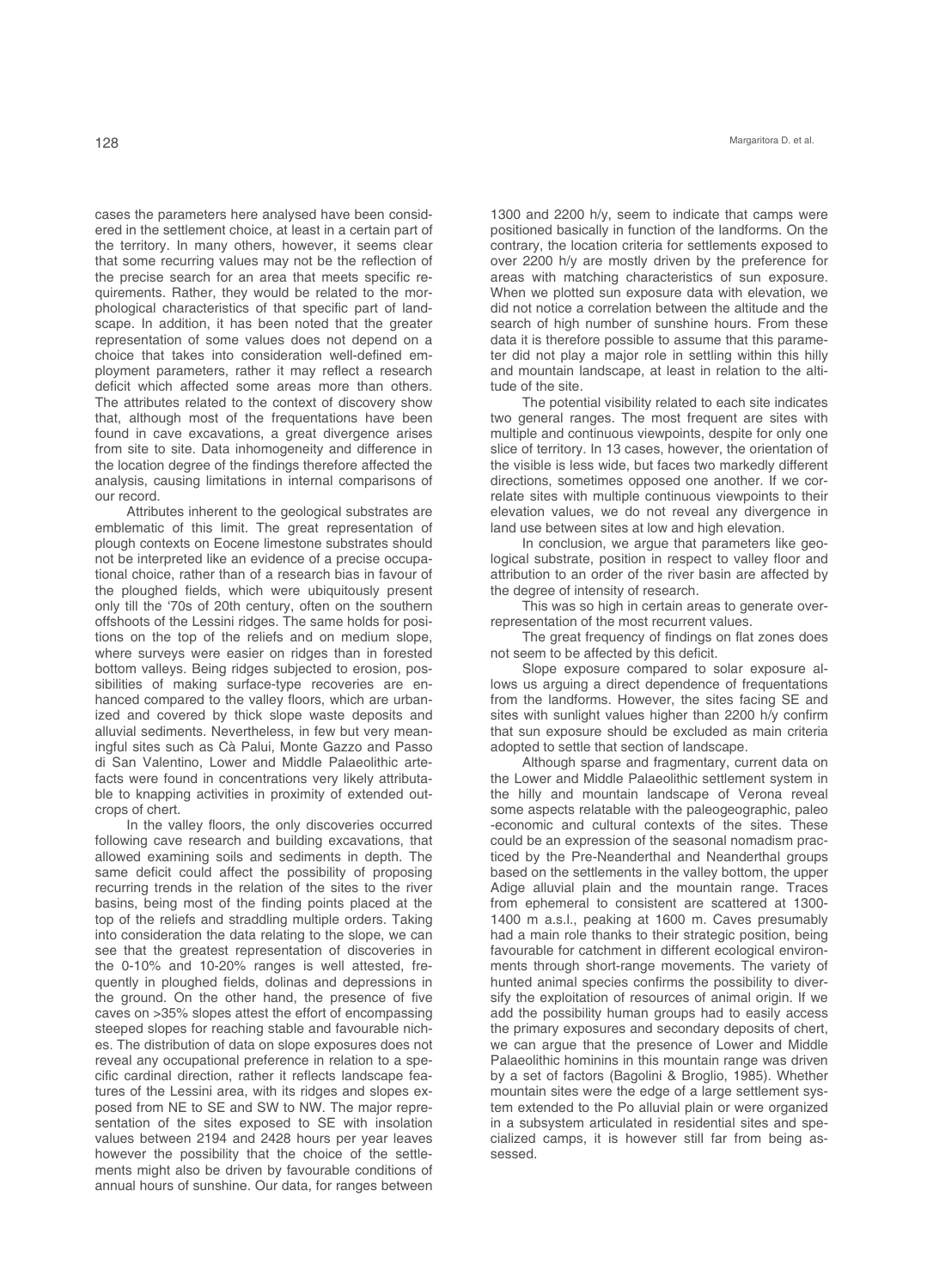#### **ACKNOWLEDGMENTS**

The authors are grateful to Dr. Pietro Sternai (Department of Earth and Environmental Sciences University of Milano-Bicocca) for suggestions on neotectonic upliftings, to Tobia Fognani and Lucia Bartolozzi for revision of the English text and to Francesco Carrer and Ugo Sauro who contributed thorough revision of this work with considerable amelioration. Authors contributions: M.P. designed research, A.D., G.C., D.M. and M.C.T. produced data, all the authors wrote and edited the manuscript.

### **REFERENCES**

- Arzarello M., Peretto C. (2005) Nouvelles données sur les caractéristiques et l'évolution technoéconomique de l'industrie moustérienne de riparo Tagliente (Verona, Italie). In Moncel M-H., Monnier J-L. (eds.) - Données recents sur les modalités de peuplement et sur le cadre chronostratigraphique, 281(9). British Archaeological Reports, International Series 1364.
- Aspes A., (1984) Storia delle ricerche, in Aspes A. (ed.) - Il Veneto nell'antichità, Preistoria e Protostoria, Verona, 3-39.
- Aspes A. (2003) (ed.) Preistoria Veronese. Contributi e aggiornamenti. Memorie del Museo Civico di Storia Naturale di Verona, II serie, Sezione Scienze dell'Uomo, N. 5.
- Aspes A., Borghesani G., Castagna A., Longo L., Nicolis F., Salzani L., Simeoni G., Zorzin R. (2002) - Carta archeologico-preistorica del Comune di Verona. Elenco dei siti preistorici sulla base delle collezioni del Museo di Storia Naturale e delle ricerche del Nucleo Operativo della Soprintendenza Archeologica del Veneto. Bollettino Museo Civico Storia Naturale di Verona. Geologia Paleontologia Preistoria, 26.
- Avesani B., Chelidonio G., Sauro U., Zanini F. (1986) Terre rosse in Lessinia: appunti sui significati geologici, preistorici e sugli usi tradizionali. La Lessinia Ieri Oggi e Domani, 83-102.
- Bagolini B., Broglio A. (1985) Il ruolo delle Alpi nei tempi preistorici (dal Paleolitico al Calcolitico). In Studi di paletnologia in onore di S.M. Puglisi, Roma, 663-705.
- Bartolomei G., Broglio A. (1975) Risultati preliminari delle nuove ricerche nei depositi quaternari della Grotta A di Veja. Bollettino Museo Civico Storia Naturale di Verona, 2, 217-238.
- Bartolomei G., Broglio A., Cattani L., Cremaschi M., Guerreschi A., Mantovani E., Peretto C., Sala B. (1982) - I depositi Würmiani del Riparo Tagliente. Annali Università di Ferrara (Nuova Serie), sez. XV. Paleontologia umana e Paletnologia, Vol. III, 4, 61- 105.
- Bartolomei G., Cattani L., Cremaschi M., Pasa A., Peretto C., Sartorelli A. (1980) - Il Riparo Mezzena (stratigrafia del deposito, sedimenti, pollini, faune, industrie). Memorie Museo Civico Storia Naturale di Verona, II serie, Sezione Scienze dell'Uomo, 2.
- Bartolomei G., Broglio A., Cassoli P., Castelletti L., Cremaschi M., Giacobini G., Malerba G., Maspero

A., Peresani M., Sartorelli A., Tagliacozzo A. (1992) - La Grotte-Abri de Fumane. Un site Aurignacien au Sud des Alps. Preistoria Alpina, 28, 131-179.

- Bartorelli U. (1967) Tavole numeriche dell'assolazione annua. Annali Accademia Italiana di Scienze Forestali, 16, 61-95.
- Battaglia R. (1957) I più antichi abitatori del Veneto. Memorie Accademia Patavina SS.LL.AA., 69, 1-58.
- Bertola S., Peresani M., Peretto C., Thun Hohenstein U. (1999) - Le site palèolithique moyen de la Grotta della Ghiacciaia (Prèalpes de Vènètie, Italie du Nord). L'Anthropologie, 103, 377-390.
- Bon M. Piccoli G., Sala B, (1991) I giacimenti quaternari di vertebrati fossili nell'Italia nord-orientale. Memorie di Scienze Geologiche, vol. XLIII, 185-231.
- Bosellini A., Carraro F., Corsi M., De Vecchi G. P., Gatto G. O., Malaroda R., Saturani C., Ungaro S., Zanettin B. (1967) - Note illustrative della carta geologica d'Italia alla scala 1:100000. Foglio 49 Verona, ministero dell'industria del commercio e dell'artigianato. Direzione generale delle miniere. Servizio geologico d'Italia, nuova tecnica grafica, Roma.
- Broglio A. (2002) Paleolitico e Mesolitico, in Aspes A. (ed.) - Preistoria Veronese. Contributi e aggiornamenti. Memorie Museo Civico Storia Naturale di Verona, II serie, Sezione Scienze dell'Uomo, 5.
- Broglio A., Laplace G., Zorzi F. (1963) I depositi quaternari del Ponte di Veja. Le industrie. Memore Museo Civico Storia Naturale di Verona, 11, 325-367.
- Brunetto L., Chelidonio G. (1988) La Valpolicella, ambiente paleolitico e preistorico. La Lessinia Ieri Oggi e Domani, 85-100.
- Brunetto L., Chelidonio G. (1990) Nuovi rinvenimenti ed annotazioni per la conoscenza del sito paleolitico di Cà Verde di Sant'Ambrogio. Annuario Storico della Valpolicella, 5-20.
- Bosio L., Capuis L. Leonardi G., Pesavento Mattioli S., Rosada G. (1990) - Carta archeologica del Veneto, vol. II.
- Carraro F., Malaroda R., Piccoli G., Sturani C., Venzo S. (1969) - Note illustrative della carta geologica d'Italia alla scala 1:100000. Foglio 48 Peschiera del Garda, ministero dell'industria del commercio e dell'artigianato. Direzione generale delle miniere. Servizio geologico d'Italia, Poligrafica e cartevalori, Ercolano.
- Carton A., Castaldini D., (1985) Approfondimenti di morfotettonica tra il Lago di Garda e il torrente Alpone (Provincia di Verona). Bollettino Museo Civico Storia Naturale di Verona, 12, 461-491.
- Cassoli P.F., Tagliacozzo A. (1994) Considerazioni paleontologiche, paleoeconomiche e archeozoologiche sui macromammiferi e gli uccelli dei livelli del Pleistocene superiore del Riparo di Fumane (VR) (Scavi 1988-91). Bollettino Museo Civico Storia Naturale di Verona, 18, 349-445.
- Castiglioni G.B., Cremaschi M., Guerreschi A., Meneghel M., Sauro U., Van Vliet Lanoë B. (1990) - The loess deposits in the Lessini plateau, in Cremaschi M. (Ed.), The Loess in Northern and Central Italy: a Loess Basin between the Alps and the Mediterranean Region. Quaderni di Geodinamica Alpina e Quaternaria, 1, 41-59.
- Chelidonio G. (1980) Vajo del Trotto. Bollettino Museo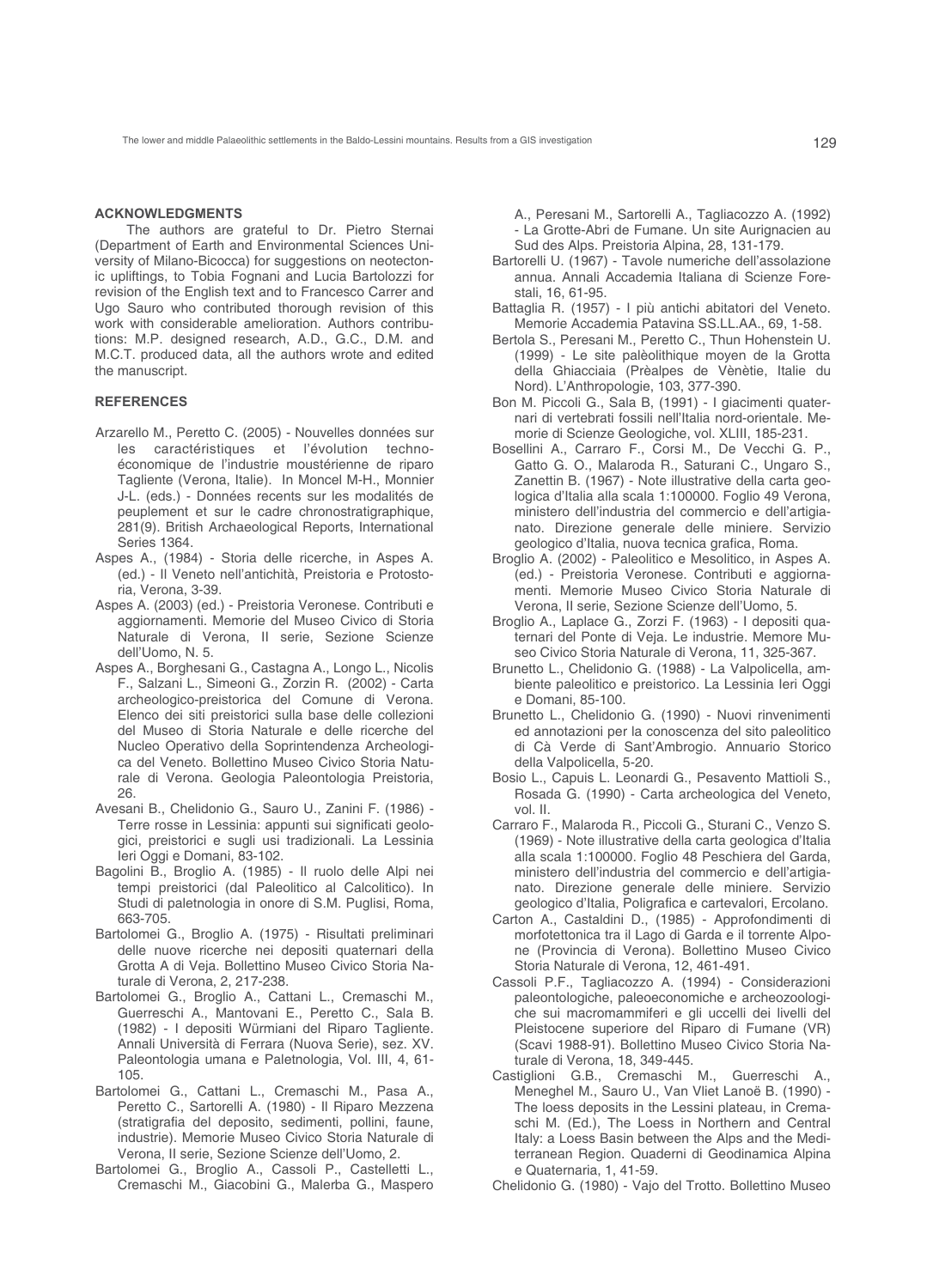Civico di Storia Naturale di Verona, 7, 691-702.

- Chelidonio G. (1995) Tracce di officine litiche preistoriche a Sant'Anna d'Alfaedo (Verona). Annuario Storico della Valpolicella, 7-22.
- Chelidonio G. (1999) Appunti sulle tracce litotecniche tardo-preistoriche lungo la dorsale da Forte Preara a Cerro Veronese (Verona). Quaderni di Archeologia del Veneto", XV, 60-63.
- Chelidonio G. (2000) Tracce di frequentazione preistorica lungo la dorsale tra le valli di Mezzane e d'Illasi. Quaderni di Archeologia del Veneto, 16, 51-57.
- Chelidonio G. (2001a) Tracce di officine litiche storiche e preistoriche sul Monte Gardon (Tregnago). La Lessinia Ieri Oggi e Domani, 58-62.
- Chelidonio G. (2001b) Manufatti attribuiti al Paleolitico Medio nella bassa Valpantena. Quaderni di Archeologia del Veneto, 17, 89-92.
- Chelidonio G. (2003) Nuove tracce di officine litiche riferibili al paleolitico Inferiore/Medio in località Pezza di Castagnè (Mezzane, VR). Quaderni di Archeologia del Veneto, 19, 123-129.
- Chelidonio G. (2004) Scenari geologici "in movimento": il Monte Baldo come "macchina del tempo", in "Paesaggio fra memoria e futuro. Dal guardare al comprendere per progettare", CD, Progetto INFEA. Agenzia Regionale Protezione Ambientale del Veneto.
- Chelidonio G. (2017) Manufatti bifacciali paleolitici: alla ricerca di tracce post-acheuleane nei Monti Lessini, in M. Cupitò, M. Vidale e A. Angelini (eds.) - "Beyond limits. Studi in onore di Giovanni Leonardi". Padova University Press, 223-234.
- Chelidonio G., Costa G. (2013) Tracciati preistorici tra l'alta Valpolicella, la Valpantena e la Valdadige. Annuario storico della Valpolicella, 13-28.
- Chelidonio G., Farello L. (1980) Vaio del Trotto (Rosaro di Cerro Veronese-Verona). Memorie museo civico Storia Naturale Verona, VII, 691-702.
- Chelidonio G., Farello L. (1987) Monte Cucco: un esempio tipico della continuità preistoria - storia nella media Lessinia. Nuovi ritrovamenti e problemi della ricerca, della conservazione e della valorizzazione. La Valpantena. Quaderno culturale, 2, 120- 48.
- Chelidonio G., Farello L. (1996) Grezzana. Rinvenimenti paleolitici da Monte Gazzo. Quaderni di Archeologia del Veneto, 12, 65-73.
- Chelidonio G., Farello L. (1997) Verona. Rinvenimenti paleolitici a Ca' Pauli. Quaderni di Archeologia del Veneto, 13, 78-80.
- Chelidonio G., Partesotti R. (1995) Ritrovamenti archeologici nel veronese. Mezzane, località Guàite. Quaderni di Archeologia del Veneto, 11, 63-66.
- Chelidonio G., Rosà V. (2011) Tracce neandertaliane e manufatti musteriani sul Monte Baldo. Il Baldo, 22, 43-71.
- Chelidonio G., Rosà V. (2012) Nuove tracce preistoriche sul monte Baldo trentino e sul monte Gazza (Vezzano/TN). Giudicaria, 80, 27-40.
- Chelidonio G., Sauro U. (1996) La montagna spaccata che fuma. La Lessinia Ieri Oggi e Domani, 51-63.
- Chelidonio G., Solinas A. (1977) Orsara (Lugo di Grezzana). Bollettino Museo Civico Storia Naturale

di Verona, 4, 627-629.

- Chelidonio G., Solinas A., (1978) Passo delle Fittanze. Preistoria Alpina, 14, 228-231.
- Chelidonio G., Solinas A. (1983) Un deposito Paleolitico presso la Contrada delle Barozze in Lessinia. La Lessinia Ieri, Oggi e Domani, 111-120.
- Chelidonio G., Stocchiero L. (1991) Monte Precastio (Tregnago), prime note sulla nuova segnalazione di un sito riferibile al Paleolitico Inferiore e Medio nella Lessinia orientale. Quaderni di Archeologia del Veneto, 7, 123-135.
- Chelidonio G., Farello L., Franchetti D., Partesotti R. (1978) - Zona di Montecchio. Bollettino del Museo Civico di Storia Naturale di Verona, 5, 609-613.
- Chelidonio G., Farello L., Partesotti R. (1986) Preistoria sulle "Torricelle". Nuove scoperte ed ipotesi per le più antiche frequentazioni della collina veronese. La Valpantena, 1, 9-25.
- Chelidonio G., Sauro U., Stocchiero L. (1990) Il sito Paleolitico di S. Giorgio in Alta Lessinia. La Lessinia Ieri, Oggi e Domani, 61-74.
- Chelidonio G., Sauro U., Stocchiero L. (1992) Nuovi ritrovamenti preistorici nell'alto Vajo di Squaranto. La Lessinia Ieri, Oggi, Domani, 127-143.
- Chelidonio G., Dozio A., Rosà V. (2015) I più antichi abitanti dell'Alto Garda. Judicaria, 89, 22-40.
- Condemi S., Mounier A., Giunti P., Lari M., Caramelli D., Longo L. (2013) - Possible Interbreeding in Late Italian Neanderthals? New Data from the Mezzena jaw (Monti Lessini, Verona, Italy). PLoS ONE, 8, 1- 9.
- Cremaschi M. (1984) I paleosuoli ed i depositi atriali delle cavità carsiche e dei ripari. In: Aspes A. (a cura di), Il Veneto nell'antichità. Preistoria e Protostoria. Banca Popolare di Verona, 101-113.
- Cremaschi M. (1990) Depositional and psotdepositional processes in rock shelters of Northern Italy during the late Pleistocene: their paleoclimatic and paleoenvironmental significance. Quaternaire, 1, 51-64.
- Cremaschi M., Ferraro F., Peresani M., Tagliacozzo A. (2005) - Il sito: nuovi contributi sulla stratigrafia, la cronologia, le faune a macromammiferi e le industrie del paleolitico antico, in A. Broglio, G. Dalmeri (a cura di) Pitture paleolitiche nelle Prealpi Venete: Grotta di Fumane e Riparo Dalmeri. Atti del Simposio. Memorie Museo Civico Storia Naturale Verona, II serie, Sezione Scienze dell'Uomo 9, Preistoria Alpina, nr. speciale, 12-22.
- Cremaschi M., Meneghel M., Sauro U., Van Vliet Lanoe V. (1990) - A case study: geomorphology of the Fosse plateaux and the Barozze profile, in M. Cremaschi (ed.) The löess in northern Italy: a löess basin between the Alps and the Mediterranean region. Quaderni di Geodinamica Alpina e Quaternaria, INQUA Commission on löess and palaeogeography, 56-59.
- Curi E. (2001) La colonna stratigrafica di don Gregorio Piccoli (1680-1755). Annuario Storico della Valpolicella", 181-190.
- Dalmeri G., Duches R., Rosà V. (2008) Nuovi ritrovamenti del Paleolitico medio sul Monte Baldo settentrionale. Preistoria Alpina, 43, 5-11.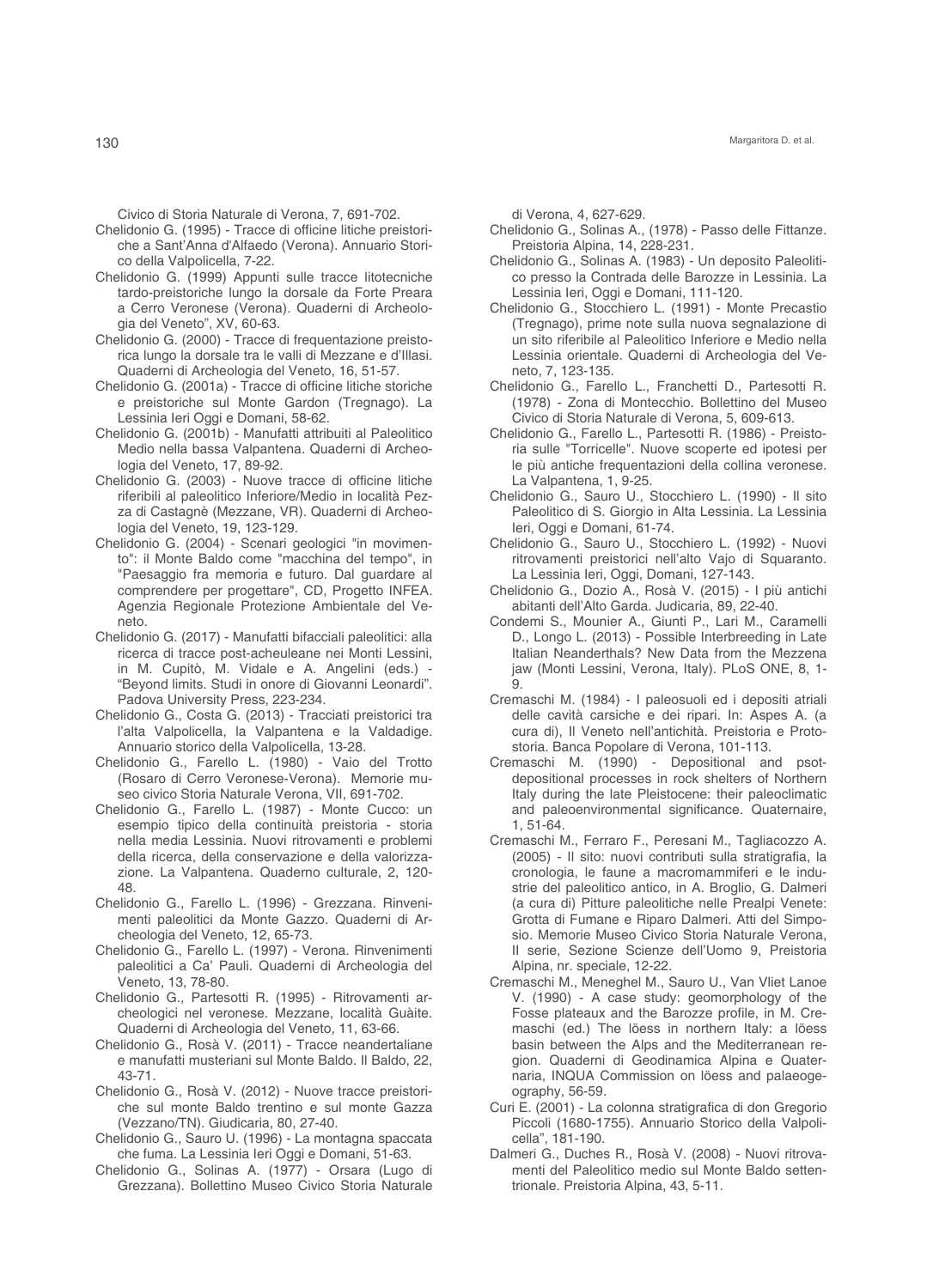- De Zanche V., Sorbini L., Spagna V. (1977) Geologia del territorio del comune di Verona. Memorie Museo Civico di Storia Naturale di Verona (II s.), sez. Sc. Terra, 1, 51.
- Ferraro F. (2009) Age, sedimentation and soil formation in the Val Sorda loess sequence, Northern Italy. Quaternary International, 204, 54-64.
- Fortis A. (1786) Delle ossa d'elefanti e d'altre curiosità naturali de' monti di Romagnano nel Veronese. Stamperia Turra, Vicenza.
- Garcia A. (2012) GIS-based methodology for Paleolithic site location preferences analysis. A case study from Late Paleolithic Cantabria (Northern Iberian Peninsula). Journal of Archaeological Science, 40, 217-226.
- Garcia A. (2013) To see or to be seen. . . is that the question? An evaluation of paleolithic sites' visual presence and their role in social organization. Journal of Anthropological Archaeology, 32, 647-658.
- Garcia A., Fano M.A., Garate D. (2013) Integrating Spatial Analyses into Foraging-Societies Land Use Strategies. A Case Study from the Nalón River Basin (Asturias, North of Spain). Proceedings of the 40th Conference in Computer Applications and Quantitative Methods in Archaeology, Southampton, United Kingdom, 26-30 March 2012, 670-677.
- Latella L., Sauro U. (2007) Aspects of the evolution of an important geo-ecosystem in the Lessinan Mountain (Venetian Prealps, Italy). Time in Karst, Postojna. Acta Carsologica, 36/1, 69-75.
- Leonardi P., Broglio A. (1962) Le Paléolithique de la Vénétie. Annali Università Ferrara, 6, 1-118.
- López-García J.M., Dalla Valle C., Cremaschi M., Peresani M. (2015) - Reconstruction of the Neanderthal and Modern Human landscape and climate from the Fumane cave sequence (Verona, Italy) using small-mammal assemblages. Quaternary Science Reviews, 128, 1-13.
- Magaldi D., Sauro U. (1982) Landforms and soil evolution in some karstic areas of the Lessini Mountains and Monte Baldo (Verona, Northern Italy). Geografia Fisica Dinamica Quaternaria, 5, 82-101.
- Marazzi S. (2005) Atlante Orografico delle Alpi. SOIU-SA. Quaderno di cultura alpina numero 82-83.
- Martini M., Sibilia E., Croci S., Cremaschi M. (2001) Thermoluminescence (TL) dating of burnt flints: problems, perspectives and some example of application. Journal of Cultural Heritage, 2, 179-190.
- Massalongo A. (1851) Osteologia degli Orsi fossili nel Veronese, con un saggio sopra le principali caverne del Distretto di Tregnago. Naturwissensaftliche Abhandlungen, IV, 58.
- Mey J., Scherler d., Wickert A.D., Egholm D.L., Tesauro M., Schildgen T.F., Strecker M.R. (2016) - Glacial isostatic uplift of the European Alps. Nature Communication 7, 13382.
- Mietto P., Sauro U. (2000) Le Grotte del Veneto: paesaggi carsici e grotte del Veneto, Regione Veneto. La Grafica Editrice, Verona, 480.
- Miller A., Barton M. (2008) Exploring the land: a comparison of land-use patterns in the Middle and Upper Paleolithic of the western Mediterranean. Journal of Archaeological Science, 35, 1427-1437.
- Pasa A. (1954) Carsismo e idrografia carsica nel Gruppo del Monte Baldo e nei Lessini Veronesi. Tip. Mareggiani, Bologna, 150.
- Pasa A. (1956) Nuovi indici paleoclimatici dal deposito di Quinzano veronese. Atti Accademia Agricoltura, Scienze & Lettere di Verona, serie VI, vol. VI, 39-60.
- Pasotti M. (1970) Punta musteriana rinvenuta sul Monte Baldo (Verona). Sibrium, 10, 14-18.
- Peresani M. (2012) Fifty thousand years of flint knapping and tool shaping across the Mousterian and Uluzzian sequence of Fumane cave. Quaternary International, 247, 125-150.
- Peresani M., Dalmeri G. (2000) I reperti musteriani del Monte Baldo settentrionale. Preistoria Alpina, 31, 5- 11.
- Peresani M., Chrzavzez J. Danti A., De March M., Duches R., Gurioli R., Muratori S., Romandini M., Trombini L., Tagliacozzo A. (2011a) - Fireplaces, frequentations and the environmental setting of the final Mousterian at Grotta di Fumane: a report from the 2006-2008 research. Quartär**.** International Yearbook for Ice Age and Stone Age Research, Vol. 58.
- Peresani M., Fiore I., Gala M., Romandini M., Tagliacozzo A. (2011b) - Late Neandertals and the intentional removal of feathers as evidenced from bird bone taphonomy at Fumane cave 44ky BP, Italy. Proceedings National Academy of Science, 108, 3888-3893.
- Peresani M., Delpiano D., Duches R., Gennai J., Marcazzan D., Nannini N., Romandini M., Aleo A., Cocilova A. (2017) - Il Musteriano delle unità A10 e A11 a Grotta di Fumane (VR). Risultati delle campagne di scavo 2014 e 2016. FastiOnLine Documents & Research, 397, 1-13.
- Peresani M., Potì A., Visentin D., Thun Hohenstein U. (2018) - At the western end. A discussion on the significance of a Mousterian assemblage with leaf points discovered in Northern Italy. Session XVI-1, The variability of bifacial tools in the Middle Palaeolithic and their importance in the transition to the Upper Palaeolithic in Western Eurasia: raw material, techno-typology, chronology and interactions in their environmental and cultural context. XVIII Congresso UISPP, Parigi, p. 26.
- Peretto C. (1980) Il Paleolitico Inferiore e Medio nel territorio veronese (revisione e cronologia delle industrie), in Fasani L. (ed.) - il territorio veronese dalle origini all'età romana: contributi ed aggiornamenti di ricerca preistorica, 19-27.
- Piccoli del Faggiol G. (1739) Ragguaglio di una grotta, ove sono molte ossa di belve diluviane nei monti veronesi, e dei luoghi in quei contorni; e strati di pietra, tra i quali stanno i corni ammoni; e ove si ritrovano altre produzioni maritime impietrite, e come in dissegno si dimostra. Con rifflessioni sopra queste materie, Stamperia Fratelli Merlo, Verona.
- Sauro U. (1973) Il Paesaggio degli alti Lessini: Studio geomorfologico. Mem. Fuori, serie 6, Museo di Storia Naturale di Verona, 160.
- Sauro U. (2017) Highlights of some human adventures in a karst environment: the case of the Monti Lessini (Venetian Prealps, Italy). Acta Carsologica, 46/2-3,